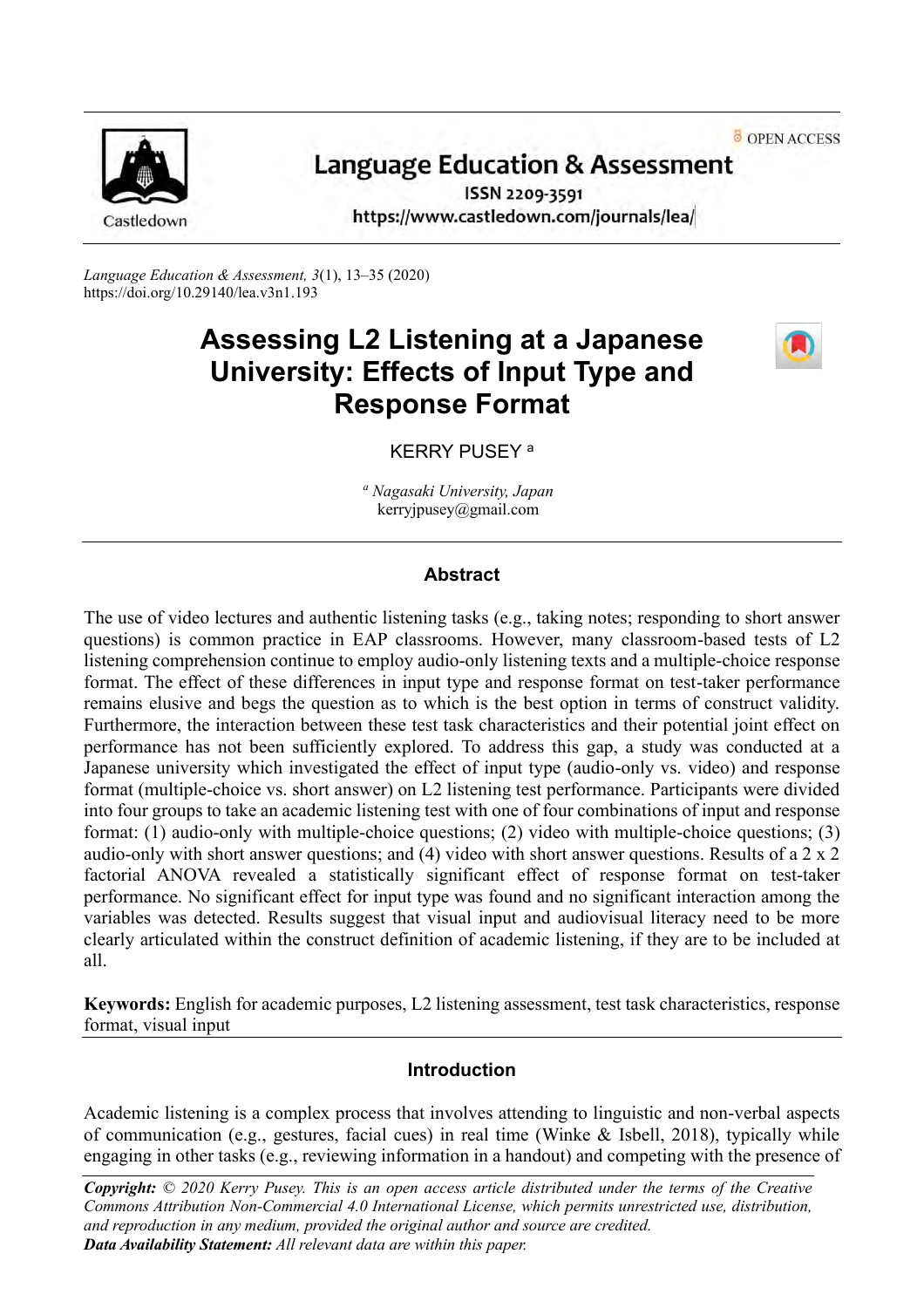various conflicting signals and distractions (e.g., classmates chatting about irrelevant topics). To simulate the experience of real-world academic listening, English for academic purposes (EAP) instructors often employ video lectures (Field, 2011; Flowerdew & Miller, 2005) and authentic listening tasks (e.g., taking notes; responding to short answer questions) in the classroom, which correspond to many of the characteristics of the academic target language use (TLU) domain (Bachman & Palmer, 2010). In the absence of access to live lectures in the target language, teachers working in English as a foreign language (EFL) contexts in particular, such as Japan, depend on such materials to help prepare students for studying in an English-medium university context. However, in testing situations, despite the affordances of modern technology, there tends to be an overwhelming reliance on the use of audio-only input and a multiple-choice response format (Cubilo & Winke, 2013), which raises questions of ecological and cognitive validity (Field, 2011; 2013), test task authenticity (Bachman, 1990; Gan, 2012; Li, 2013), and construct representation (Miller, Linn, & Gronlund, 2009).

In response, some researchers have examined the effect of input type (i.e., video vs. audio-only) on second language (L2) listening test-taker performance (e.g., Cubilo & Winke, 2013; Suvorov, 2009; Wagner, 2010; 2013), while others have looked at the effect of response format (i.e., selected vs. constructed response, e.g., Brindley & Slatyer, 2002; In'ami & Koizumi, 2009). In both cases, however, results have been mixed (though the general picture is somewhat clearer for response format; see below). Furthermore, few studies have investigated the potential interaction between input type and response format in tests of L2 listening comprehension. More research is therefore needed in order to better understand the role these variables play in L2 listening tests.

To this end, the current study investigates the effect of input type (video vs. audio-only) and response format (multiple-choice vs. short answer) on the listening comprehension test scores of a group of Japanese students enrolled in an EAP program at a public university.

#### **Literature Review**

Although there seems to be a general consensus on the cognitive processes involved in L2 listening comprehension (see models described by Field, 2008; Flowerdew & Miller, 2005; Rost, 2011; Vandergrift & Goh, 2012), researchers agree less about how the construct of listening should be defined within the context of language testing (Cubilo & Winke, 2013, p. 372). According to Buck (2001, p. 112), there are no universally agreed upon "rules" for how to define the construct of listening; rather, the test purpose and the TLU situation should inform how the construct is defined and operationalized in specific language tests. In the absence of a need to specify an alternative definition (e.g., a language for specific purposes test), Buck's (2001) "default listening construct" (pp. 112-115) is a useful benchmark for defining the L2 listening construct and is one that has informed previous studies of L2 listening assessment (e.g., Wagner, 2010). Buck (2001) summarizes his default listening construct as the ability to:

- process extended samples of realistic spoken language, automatically and in real time,
- understand the linguistic information that is unequivocally included in the text, and
- make whatever inferences are unambiguously implicated by the content of the passage. (p. 114)

While Buck's often cited work is a useful starting point for conceptualizing the construct of L2 listening ability, there are alternative views—in particular as related to the role of visual input in L2 listening comprehension.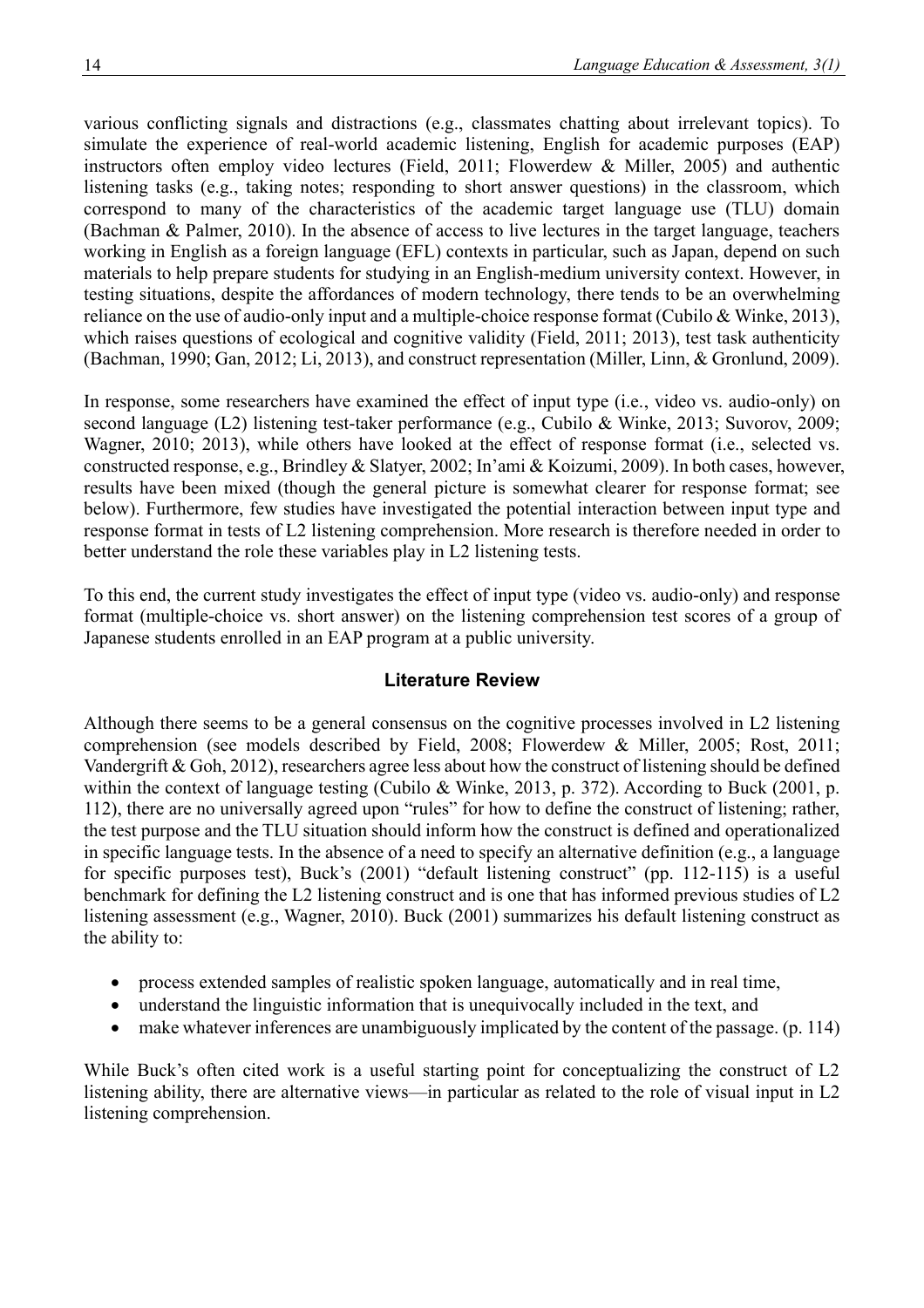#### **Visual Input and Listening Comprehension**

Visuals, such as video, photographs, and graphic representations of textual information (e.g., charts, graphs, infographics), are commonly used in language classrooms and are generally believed to aid in the teaching and learning of L2 listening (Flowerdew & Miller, 2005; Winke, Gass, & Sydorenko, 2013). Videotexts in particular are considered useful, due to their inclusion of non-verbal semiotic information (e.g., style and appearance of speakers) and kinesic aspects of communication, such as gestures, facial expressions, lip movements, gaze, body positionings, and movement (Gregersen, 2007; Hall, 2019; Kellerman, 1992; Taylor, 2014). Videotexts are also noteworthy for their ability to contextualize listening input (e.g., by including information about the location of communicative events), which helps activate listeners' schemata (Flowerdew & Miller, 2005).

For these reasons, among others (e.g., increasing students' engagement and motivation in listening activities; Brinton, 2014; Parry & Meredith, 1984; Progosh, 1996), many scholars of L2 listening (Feak & Salehzadeh, 2001; Field, 2011; Flowerdew & Miller, 2005; Lynch, 2011) have advocated for the use of videotexts not only in the classroom but also in language testing situations. Lynch (2011) clearly indicates this position, arguing that "it is becoming increasingly difficult to justify academic listening assessment (and research) based on audio-only input, of the type that has been the norm" (p. 86). However, the use of videotexts in tests of L2 listening comprehension has remained controversial, and research that has investigated the effect of visual input on test-taker performance has yielded mixed results.

#### **Studies Investigating the Effect of Visual Input on L2 Listening Comprehension**

Some studies have shown positive effects for visual input on test-taker performance. Sueyoshi and Hardison (2005) investigated the effect of visual input (specifically facial cues and gestures) on listening comprehension as measured by a 20-question multiple-choice listening comprehension task. Participants in the study completed the listening task under one of three conditions: audiovisual with gestures and facial cues, audiovisual with facial cues (no gestures), or audio-only. Results indicated significant effects for both visual input groups (regardless of proficiency level) as compared to the audio-only group. No significant difference in comprehension scores were found between the two visual input groups.

One researcher whose findings have consistently shown a positive effect of visual input on listening test performance is Elvis Wagner. In Wagner's (2010) study, a quasi-experimental design was employed to compare the effects of visual input (video vs. audio-only) on listening comprehension test scores of an experimental (video;  $n = 103$ ) and control (audio-only;  $n = 99$ ) group. The posttest instrument used in the study included 40 items (18 multiple-choice and 22 short answer questions), and results revealed statistically significantly higher mean scores for the video group as compared with the audio-only group.

Another study by Wagner (2013) looked at the effect of visual input in conjunction with access to test questions (i.e., allowing test-takers to view the questions while the listening text was played) on test performance. Once again, the video group scored significantly higher than the audio-only group (though the effect size was quite small [partial  $\eta^2 = .04$ ]). No significant main effect for access to test questions was found.

In addition to Wagner (2010; 2013), other researchers have also found a positive effect for visual input on listening comprehension (e.g., Parry & Meredith, 1984; Shin, 1998). However, several studies have shown no effect for visual input on test-taker performance, and others have even shown a negative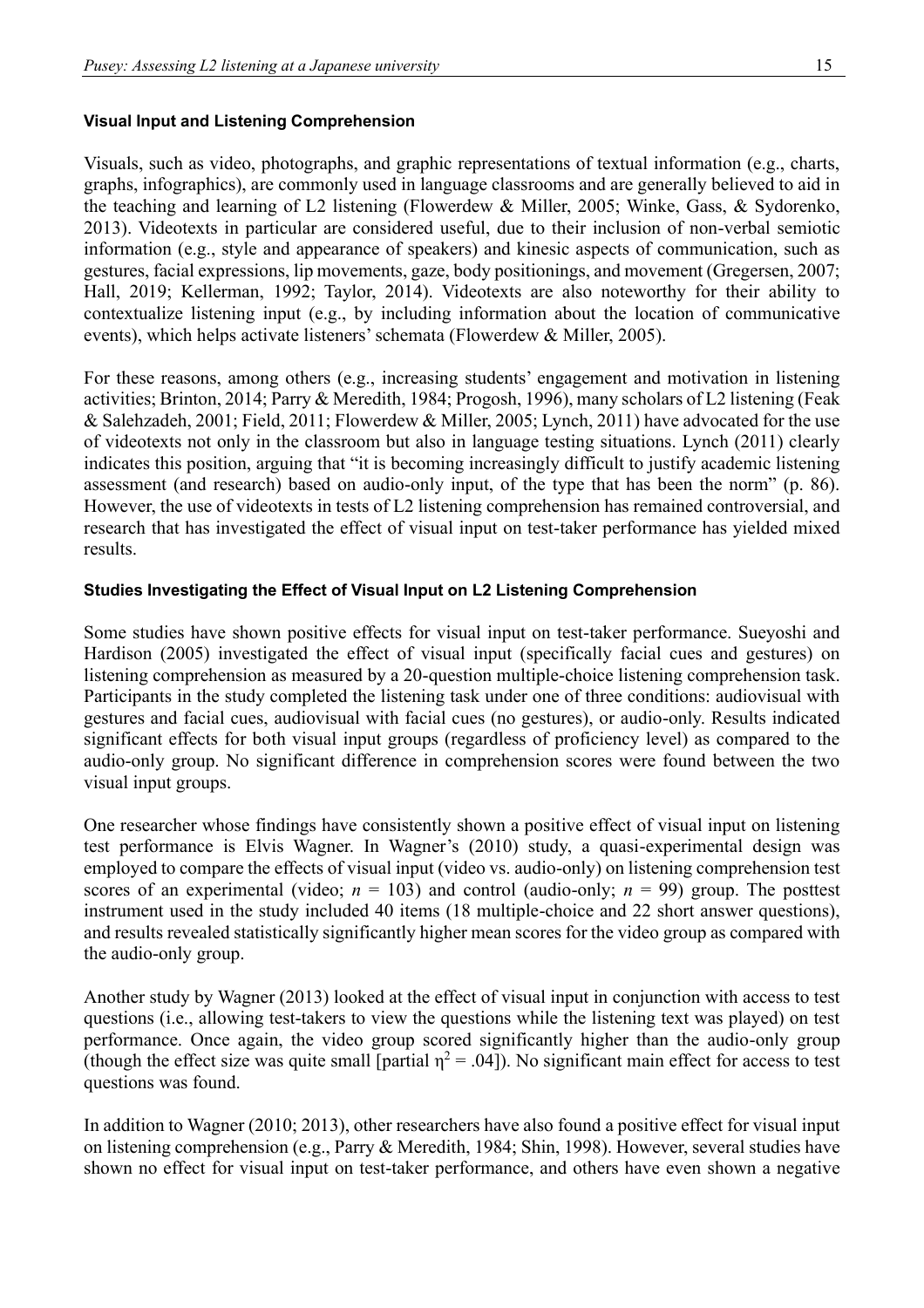effect. A study by Cubilo and Winke (2013) examined the effect of visual input (video vs. audio-only with a still picture) on test-taker performance when performing an integrated writing task, as well as input effects on note-taking behavior. The authors found no effect of input type on overall essay scores (though there was a statistically significant difference in scores for the *language use* criterion of the scoring rubric; those who watched a videotext scored higher than the audio-only with still picture group). However, the presence of video texts did have an effect on note-taking behavior: Significantly fewer notes were taken when participants watched a video lecture as compared to those who listened to a lecture with a still picture. Studies by Brett (1997), Coniam (2001), and Londe (2009) have likewise shown no significant effect of visual input (compared with audio-only input) on listening test scores.

Suvorov's (2009) study looked at the effects of input (audio-only, photographs, or video) and text type (dialogues and lectures) on test-taker performance and found that participants scored significantly lower in the video condition. Similarly, a study by Pusey and Lenz (2014) compared two groups' (one with videotexts and one with audio-only texts) performances on a test of listening comprehension and found a significant negative effect of visual input on listening comprehension test scores with a low to moderate effect size ( $\eta^2$  = .25).

Overall, the extent to which visual input impacts test-taker performance—whether positively or negatively, and under what conditions—is unclear. One possibility is that in order for test-takers to make productive use of visual input, the test tasks they perform (i.e., the means through which they demonstrate their comprehension) and the characteristics of these tasks must be specifically designed to allow for the test-taker to attend to the visual dimension of the listening input they receive. In part, this is a question of response format characteristics.

### **Effects of Response Format on L2 Listening Test Performance**

The effect of response format on L2 listening test performance has been investigated in a number of studies (e.g., Cheng, 2004; In'ami & Koizumi, 2009; Wei & Zheng, 2017). Unlike the effects of visual input, results appear to be a bit more consistent across studies: Selected response formats (e.g., multiple-choice questions) tend to be easier than open-ended formats (e.g., short answer questions), which indicates that variation in this aspect of test tasks needs to be carefully considered and, ideally, controlled for when assessing L2 listening skills (Brindley & Slatyer, 2002).

In a study by Cheng (2004), participants took a listening test which contained three response formats presented in a balanced test design: traditional multiple-choice, multiple-choice cloze, and open-ended (i.e., short answer questions). Mean scores for each of the three formats were compared and results indicated significantly higher scores on both of the selected response formats, with the multiple-choice cloze format achieving the highest mean scores. A similar study by Teng (1998, as cited in Cheng, 2004) investigated the effect of response format (multiple-choice, cloze, and short answer) and text type on listening test performance and found that test-takers scored highest in the multiple-choice format, while the cloze format yielded the lowest scores.

Brindley and Slatyer's (2002) study looked at the effect of a range of variables (speech rate, text type, number of hearings, input source, and item response format) on task difficulty in the listening section of an assessment for adult immigrants in Australia. The different response formats included sentence completion items, a table completion task, and short answer questions. Analysis of individual items revealed that the interaction among three components of the tasks (the necessary information, the surrounding text, and the stem; see p. 382) appeared to explain differences in performance, rather than any individual variable (e.g., response format). The results of this study demonstrate the complex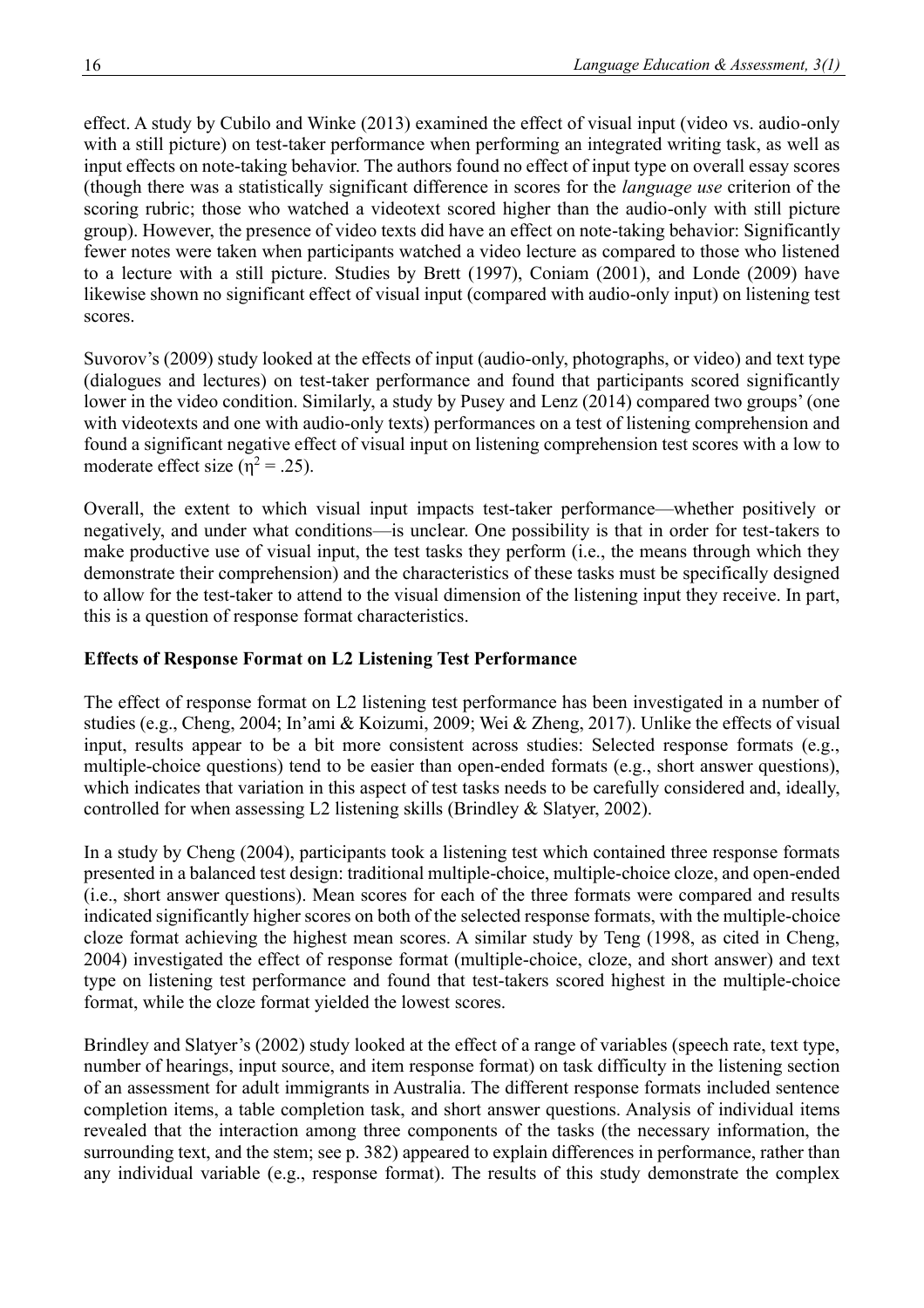interaction among test task characteristics, including their combined effects on performance, and the need to examine these interactions further.

In a validation study of the listening section of the recent Pearson Test of English Academic (PTE), Wei and Zheng (2017) explored whether integrated and independent listening tasks measured the same underlying listening construct and how different item types/response formats (including selected and constructed response formats) performed in terms of difficulty and item type effectiveness (i.e., item discrimination). The analysis of item performance indicated that difficulty was highest for the constructed response item types (which involved listening and writing). However, multiple-choice with multiple answer items were the second most difficult, suggesting that response format alone does not determine difficulty or level of performance. In addition, as was found in Brindley and Slatyer's (2002) study, other test task characteristics, such as whether utilization of co-text was needed to answer a given question, were important predictors of test-taker performance.

Finally, a meta-analysis by In'ami and Koizumi (2009) looked at the effect of multiple-choice and open-ended response formats on test-taker performance in first language (L1) reading, L2 reading, and L2 listening. Results of their study found that multiple-choice formats are easier than open-ended formats for L1 reading and L2 listening, and in the case of L2 listening, the effect of format ranged from medium to large.

The studies discussed here indicate an overall advantage of selected response over constructed response formats, in terms of test-taker performance. Nevertheless, Taylor and Geranpayeh (2011) assert that "a good quality academic listening test will include a range of task types and response formats, rather than rely on a single test method, e.g., 4-option multiple-choice" (p. 95). They go on to note that "choice of response method has major implications not only for the type of cognitive processing that is provoked but also for scoring validity" (Taylor & Geranpayeh, 2011, p. 97; see also Field, 2013, pp. 144-145). Thus, in addition to differences in item difficulty, different response formats may actually elicit different cognitive processes and therefore may measure different latent traits (Hohensinn & Kubinger, 2011, pp. 733-734). The differences in performance noted above and the possibility of measuring different underlying constructs raises important questions about "interactional authenticity" (Bachman, 1991, as cited in Buck, 2001, p. 126) or "cognitive validity" (Field, 2013), as well as construct irrelevant variance and test fairness (Miller, Linn, & Gronlund, 2009).

In sum, the literature indicates that selected response formats are generally easier, more preferable to learners (Cheng, 2004), typically more practical in terms of administration and scoring (Field, 2013, p. 145), and generally more consistent (though not necessarily more reliable; see Kastner & Stangl, 2011). Nevertheless, an important question remains: Is the multiple-choice format the most *valid* means of measuring L2 listening ability—especially in an academic TLU domain? For many (e.g., Winke & Isbell, 2018), the answer is "no." Considering the notions of construct and cognitive validity (Bachman & Palmer, 1996; 2010; Field, 2013), in addition to the greater vulnerability of multiplechoice questions to the use of test-wise strategies (Field, 2013; Suvorov, 2018; but see also Lee & Winke, 2012), it is reasonable to question the validity of inferences made about listening ability based solely on this response format.

Furthermore, one wonders whether there is an optimum combination of response format and input type, such that test-takers are not disadvantaged, and the best possible inferences can be made about their listening ability. Though some researchers have indicated the potential combined effects of test task characteristics on test scores (e.g., Bloomfield et al., 2011; Taylor & Geranpayeh, 2011), to date very few studies have investigated their interaction directly.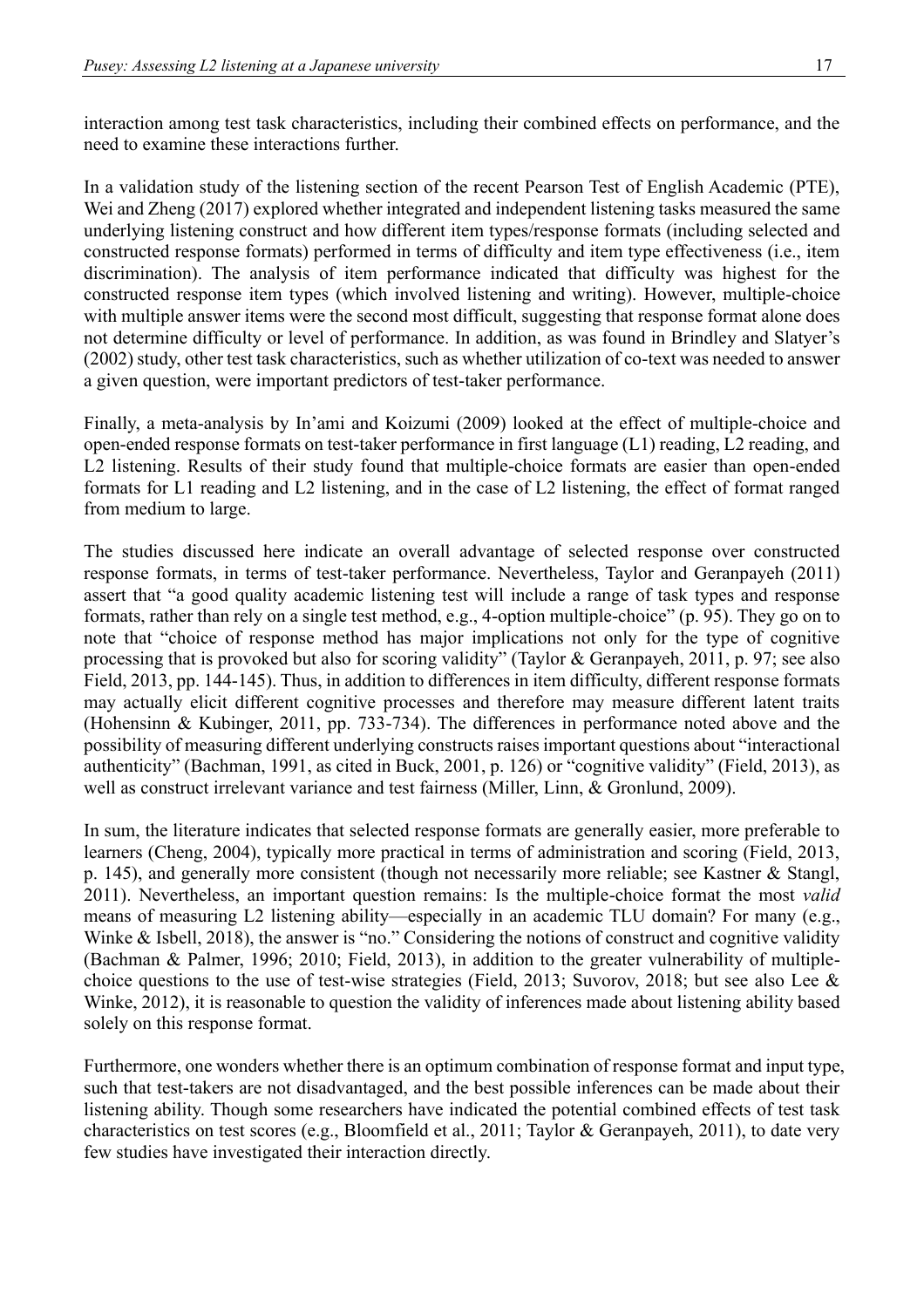#### **The Current Study: Rationale and Research Questions**

Based on the literature reviewed above, it is apparent that more research is needed in order to better understand the role that input type and response format play in tests of L2 listening comprehension. Importantly, at the time of writing, no studies could be identified which look specifically at the interaction between input type (video vs. audio-only texts) and response format (multiple-choice vs. short answer), though studies by Brindley and Slatyer (2002), Cubilo and Winke (2013), and Wagner (2013) have made contributions toward this end.

Understanding the interaction between these variables in tests of L2 listening comprehension has implications for test design and may inform how the construct of academic listening is defined. Thus, this study seeks to provide evidence that can be used to answer the question 'should audiovisual literacy be included in the construct definition of L2 listening?'. This information may help test developers to better identify sources of construct relevant variance and avoid construct underrepresentation (Miller, Linn, & Gronlund, 2009). By doing so, listening tests stand to have a greater degree of validity, authenticity, fairness, and positive washback effects on classroom teaching.

With these observations in mind, the present study seeks to address the following research questions:

RQ1: To what extent does the presence of visual input (video vs. audio-only) affect performance on a test of L2 listening comprehension?

RQ2: To what extent does response format (multiple-choice vs. short answer) affect performance on a test of L2 listening comprehension?

RQ3: To what extent does the interaction between the presence of visual input and response format affect L2 listening comprehension test scores?

#### **Methods**

#### **Design**

The present study employed a quasi-experimental, between-groups design (Hatch & Lazaraton, 1991) with one dependent variable (scores on an academic listening comprehension test) and two independent variables, each with two levels: input type (video vs. audio-only) and response format (short answer vs. multiple-choice). Four mixed ability groups took an academic listening test corresponding to one of four combinations of task and input type. Average scores of each group were then compared in order to determine if there was a statistically significant difference in performance among the groups. The data was also analyzed in order to reveal if there was an interaction effect among the variables.

#### **Participants**

Sixty-eight Japanese undergraduate students enrolled in an academic English program at a public university in the south of Japan participated in this study. Participants comprised a convenience sample recruited from four intact classes. The academic English program (henceforth, the AEP—a pseudonym for the actual program) was a special course of classes taken in lieu of the university's general English program. AEP classes conferred the same credits as general English classes; however, they required a much greater time commitment and heavier work load. Because membership in the AEP was voluntary (interested students self-selected to participate in the Program), it could be inferred that these students possessed a high level of intrinsic motivation to learn English for academic purposes.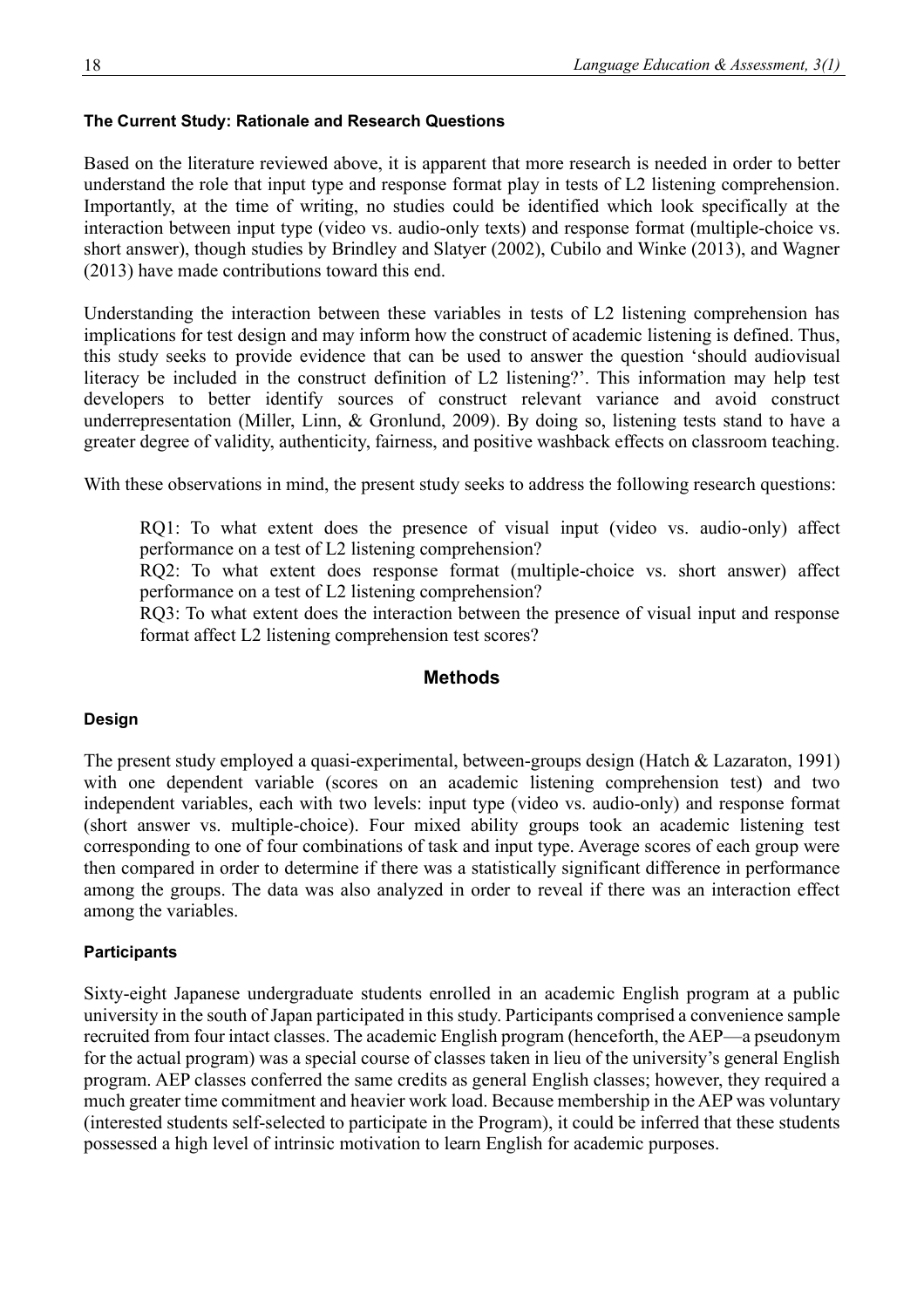At the time of the study, students had received approximately one semester of EAP instruction in the Program. They possessed mixed proficiency levels, with overall TOEFL PBT (Test of English as a Foreign Language, Paper-Based Test) scores ranging from 377 to 583, and an average score of 481 at the beginning of the semester. As a point of reference, a TOEFL PBT score of 377 corresponds to the A2 level on the Common European Framework of Reference for Languages (CEFR); 583 corresponds to the CEFR B2 level, and 481 corresponds to CEFR B1 (ETS, 2019). In terms of CEFR proficiency levels, these TOEFL scores would classify approximately 33% of learners as A2 (range = 337-459), 59% as B1 (range = 460-542), and 8% as B2 (range = 543-627) (ETS, 2019). This information is summarized in Table 1.

|  | Table 1 Distribution of Participants' Overall TOEFL Scores in Terms of CEFR Levels |  |  |  |  |  |  |  |  |  |  |  |  |
|--|------------------------------------------------------------------------------------|--|--|--|--|--|--|--|--|--|--|--|--|
|--|------------------------------------------------------------------------------------|--|--|--|--|--|--|--|--|--|--|--|--|

| <b>TOEFL Score Range</b> | <b>CEFR Level</b> |                                                                             | %  |
|--------------------------|-------------------|-----------------------------------------------------------------------------|----|
| 337-459                  | A2                | つつ                                                                          | 33 |
| 460-542                  | B1                | 40                                                                          | 59 |
| 543-627                  | B2                |                                                                             |    |
|                          |                   | <i>Note.</i> Score range = 377-583. Information adapted from ETS $(2019)$ . |    |

Among the participants, nearly all were aged 18 to 19 (with the exception of one student, who was 26 years old). Twenty-eight students were males and 40 were female.

#### **Materials**

Two versions of a 26-item academic listening test (henceforth, the ALT)—one with multiple-choice questions and one with short answer questions—were created by the researcher for use in the study. A pilot version of the test was first administered independently to two highly proficient (CEFR C2 level) Japanese nonnative speakers of English and two native speakers of English in order to determine that all questions, answer choices, directions, and visual information (i.e., any content visuals included from the video; see below) were clearly indicated and unambiguous in both versions of the test. Any discrepancies were discussed and changes to the test were made accordingly.

The ALT contained four listening texts, each with five to eight comprehension items based on Buck's (2001) default listening construct (see Appendix A). Multiple-choice and short answer versions of the test featured stem-equivalent items (In'ami & Koizumi, 2009), which theoretically required test-takers to listen for and comprehend the same information but demonstrate their comprehension by either selecting or constructing a response. Similar to the test used by Apostolou (2010), the multiple-choice items contained a stem and three answer choices (one key and two distractors). The directions for the short answer versions of the ALT informed students "you *do not* need to write complete sentences, but you must directly answer the question" (emphasis in the original directions; see also Appendix B). These directions were intended to simplify the task demands and lessen the cognitive load of constructing a response while listening and (potentially) attending to the visual input of the listening text (see Cross, 2011; Cubilo & Winke, 2013).

In an effort to narrowly operationalize "visual input" as the kinesic, contextual, and/or embodied aspects of communication present in the videotexts (e.g., facial cues, gestures, gaze, spatial arrangements of the classroom setting, and other embodied action; see examples in Appendix C), all content visuals (i.e., any images in the video [other than the speaker] that conveyed specific meaning related to the aural text, e.g., pictures, written words; see Cross, 2011; Ginther, 2002) from the videotexts were captured via computer screenshot, then copied and pasted into all test booklets (see Appendix D). Thus, any unique advantageous effect these visuals might otherwise have for the video groups were controlled for.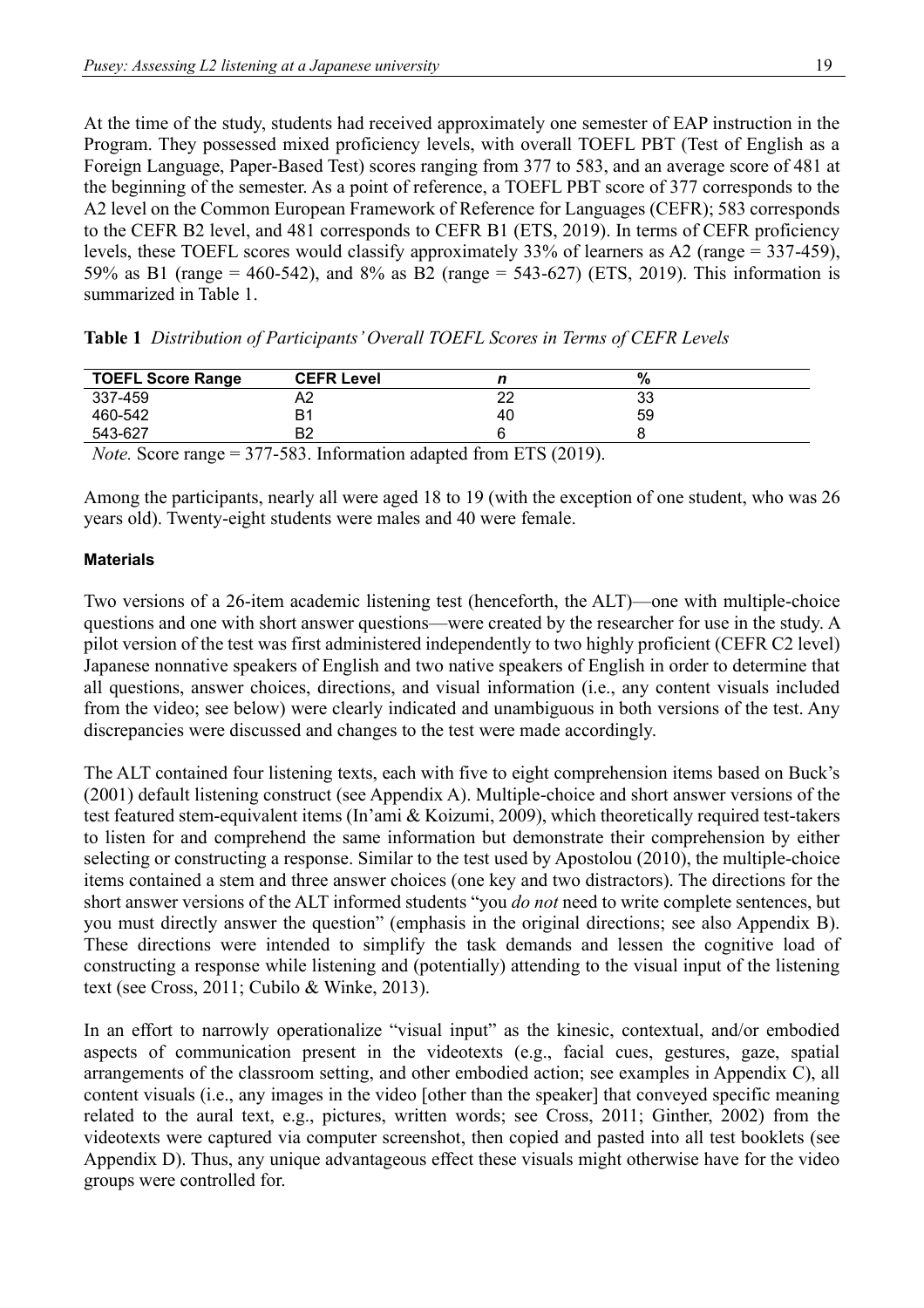The four listening passages were "lecturettes" (i.e., short, videotaped academic lectures for the purpose of instruction; cf. Wagner, 2007) on topics in psychology, business, and sociology, delivered by three different speakers (one of the speakers was featured in two different videotexts). Though there were a total of four different testing conditions, the audio input was identical across the conditions; in the case of the audio-only groups, the video monitors were turned off when the texts were played (see Data Collection Procedures below). In the videotexts, speakers were shown mostly from the waist up, speaking in a typical university classroom setting. The length of the texts ranged from 01:35 to 02:48 (see Appendix A), with an average time of 02:06. The video listening texts were taken from the EAP textbook series *Lecture Ready*, books *1*, *2*, and *3* (Frazier, & Leeming, 2013; Sarosy & Sherak, 2013a; Sarosy & Sherak, 2013b) and thus had an academic TLU domain (Bachman & Palmer, 2010). Though the texts were scripted and performed by actors, they were believed to realistically simulate an academic lecture, as they included features of unplanned discourse, such as false starts and were spoken in a formal academic register (Biber & Conrad, 2009).

#### **Data Collection Procedures**

Students took the ALT in the last week of the semester during normal class time as part of their Listening and Speaking course. To take the test, participants were placed into one of four experimental groups, each corresponding to a different combination of task and input type: (1) audio-only with multiple-choice questions [AO, MC]; (2) video with multiple-choice questions [VID, MC]; (3) audioonly with short answer questions [AO, SA]; and (4) video with short answer questions [VID, SA]. Testing groups were formed using stratified random assignment based on students' TOEFL PBT listening subsection scores (obtained prior to the beginning of the semester). These groupings, along with descriptive statistics of each group's TOEFL listening scores, are summarized in Table 2.

**Table 2** *Testing Group Assignment and Associated TOEFL PBT Listening Scores*

| <b>Testing Group</b> | n  | М     | SD   | 95%CI          |
|----------------------|----|-------|------|----------------|
| Group 1 [AO, MC]     | 16 | 46.79 | 5.94 | [43.36, 50.21] |
| Group 2 [VID, MC]    | 15 | 49.00 | 5.62 | [46.00, 52.00] |
| Group 3 [AO, SA]     | 18 | 48.69 | 5.23 | [45.53, 51.86] |
| Group 4 [VID, SA]    | 19 | 48.94 | 5.51 | [46.00, 51.87] |

*Note.* Score range = 31-68.

It is important to note that prior to taking the ALT, students had had multiple opportunities throughout the semester to practice listening and responding to questions in each of the four testing conditions. They had also received explicit instruction in a variety of listening strategies, including how to utilize visual input to support listening and how to respond appropriately to short answer questions based on the specific directions given. The ALT was the final of three graded listening quizzes; previous quizzes featured different combinations of task and input type, such that students would have experience with all possible combinations of these test task characteristics. Each previous quiz was followed by a review session where answers were explained and strategies were given for dealing with the different test task formats—all of which was intended to have a positive washback effect on students' development of academic listening skills, regardless of their testing group.

The test was administered in students' normal classrooms, which were nearly identical across test administrations. The rooms contained a high-quality projector, large projector screen, and speakers. For the video groups, the videotexts were projected on the projector screen and audio was played (simultaneously) through the classroom speakers. For the audio-only group, the exact same listening texts were played, but the video monitor was turned off, allowing only the audio to be transmitted. Each test administrator (the three teachers in the AEP, including the researcher) followed a protocol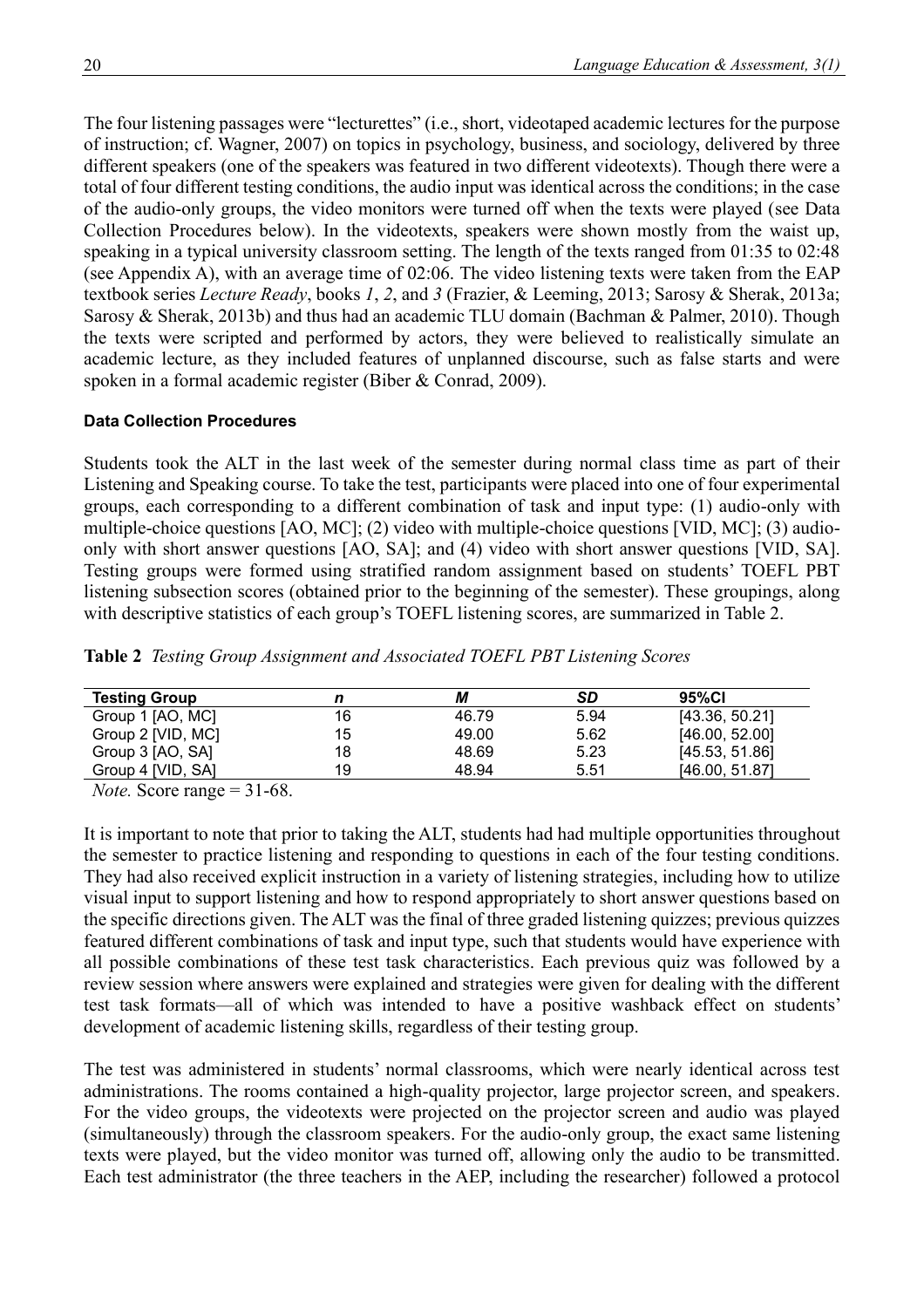that explained the exact procedures of test administration in order to ensure consistency across the groups. Students were told to take a seat and put away all materials except pens, pencils, and erasers. The video groups were instructed to sit within an appropriate distance to the screen in order to facilitate viewing of the visual content. The test administrators then distributed the test booklets and informed students to put their name and student identification number on the cover page and refrain from opening the booklet until instructed to do so. Students were informed about the general format and procedures of the test (i.e., number of texts, number of questions in total and per listening, question type, and approximate total length of the test) and were encouraged to put forth their best effort. Students were then told to open their test booklets to begin the test.

Each of the listening texts was played twice and included one minute to read the directions and preview the questions before listening, 30 seconds to review questions and answers between the first and second listening, and 10 seconds to finish answering questions after the second time listening to a given text. This procedure was repeated for each of the four listening texts. The total time for the test took approximately 25 minutes.

All test items were scored dichotomously (correct answers received one point; incorrect answers received zero points). Short answer tests were scored independently by two raters; agreement across all judgments was 92.8% and the correlation between students' total scores from each rater was *r* = .76. Scoring discrepancies were resolved through discussion in order to arrive at final scores for analysis.

#### **Data Analysis**

To answer the three research questions in this study, a 2 x 2 factorial ANOVA was used to analyze the effects of input type and response format (the independent variables) on test scores (the dependent variable), and to determine if there was an interaction among these variables. Analyses were performed using R (R Core Team, 2019). Prior to running the ANOVA, homogeneity of ALT score variance across groups was checked. The results of a Levene's test,  $F(3, 64) = 2.06$ ,  $p = .11$ , suggested that the difference in group variances was not statistically significant. Thus, the assumptions required for the ANOVA procedure were met (Hatch & Lazaraton, 1991, p. 384).

#### **Results**

The ALT contained 26 items, each worth one point, for a total maximum score of 26 points. Internal consistency was calculated for each version of the ALT ([AO, MC;  $\alpha$  = .26]; [VID, MC;  $\alpha$  = .59]; [AO, SA;  $\alpha$  = .66]; [VID, SA;  $\alpha$  = .65]). Table 3 presents summary statistics for each experimental group. The average scores of Groups 1 and 2 were nearly equal, while Groups 3 and 4 were lower. A visual representation of these group means is given in Figure 1. Table 4 displays descriptive statistics for input modality and response format groupings. As can be seen in Table 4, the mean scores of each input group are nearly equal; however, the mean scores for the multiple-choice group are higher than the short answer group.

| <b>Testing Group</b> |    | М     | SD   | 95%CI          |
|----------------------|----|-------|------|----------------|
| Group 1 [AO, MC]     | 16 | 22.62 | 1.86 | [21.64, 23.61] |
| Group 2 [VID, MC]    | 18 | 22.94 | 2.26 | [21.82, 24.07] |
| Group 3 [AO, SA]     | 15 | 17.20 | 3.49 | [15.27, 19.13] |
| Group 4 [VID, SA]    | 19 | 16.42 | 3.40 | [14.78, 18.06] |

**Table 3** *Results from the Academic Listening Test*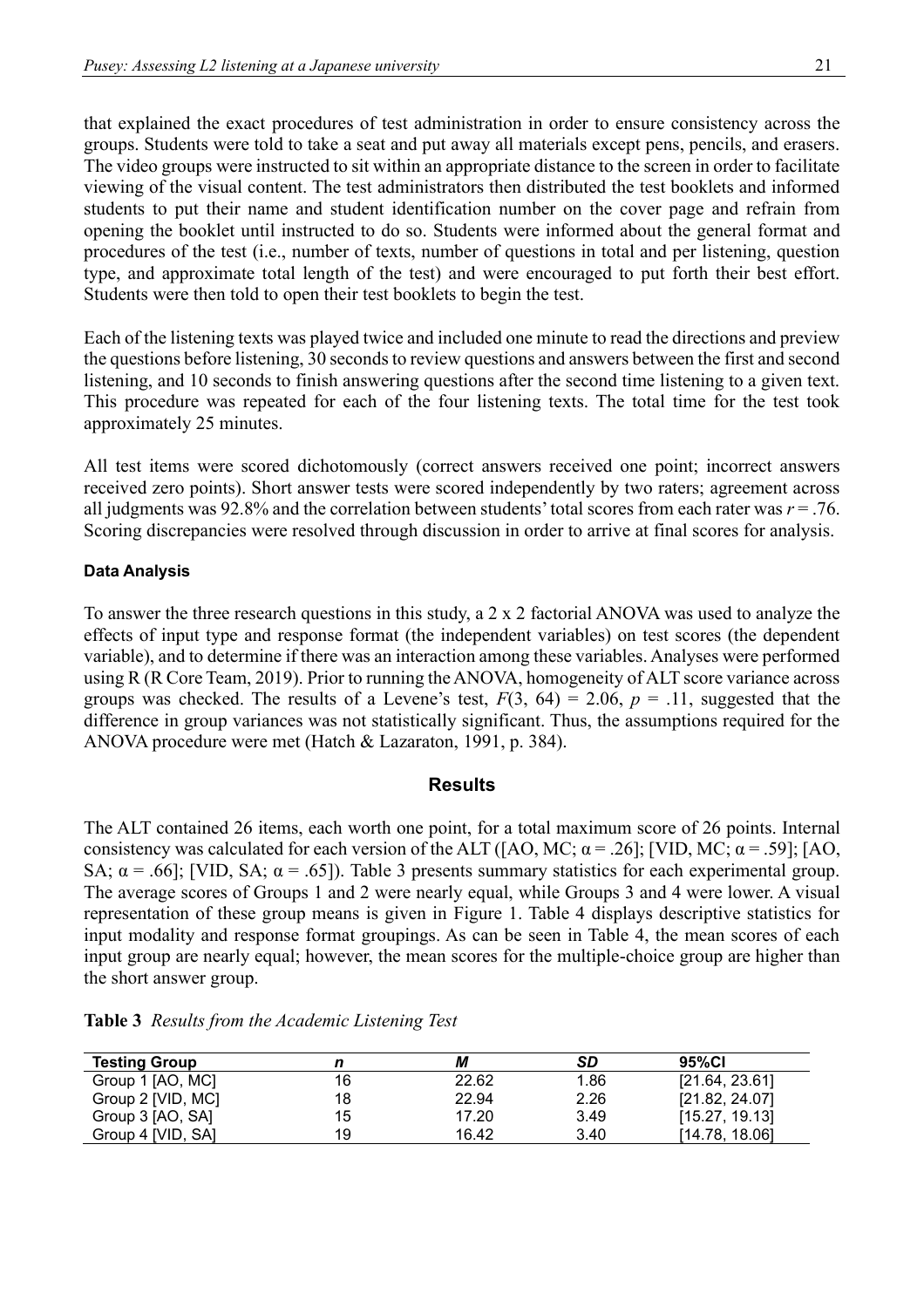|                      | <b>Results by Input Modality</b>  |       |      |                |  |  |  |  |
|----------------------|-----------------------------------|-------|------|----------------|--|--|--|--|
| <b>Testing Group</b> | n                                 | М     | SD   | 95%CI          |  |  |  |  |
| Audio-Only           | 31                                | 20.00 | 3.87 | [18.58, 21.42] |  |  |  |  |
| Video                | 37                                | 19.59 |      | [18.13, 21.05] |  |  |  |  |
|                      |                                   |       |      |                |  |  |  |  |
|                      | <b>Results by Response Format</b> |       |      |                |  |  |  |  |
| <b>Testing Group</b> | М                                 |       | SD   | 95%CI          |  |  |  |  |
| Multiple-Choice      | 34                                | 22.79 | 2.06 | [22.07, 23.51] |  |  |  |  |
| <b>Short Answer</b>  | 34                                | 16.76 | 3.41 | [15.57, 17.95] |  |  |  |  |

**Table 4** *Results from the Academic Listening Test by Input Modality and Response Format Groupings*



**Figure 1** *Group means on the Academic Listening Test (ALT)*

Results of the 2 x 2 ANOVA, which was used to analyze the effects of input type (video vs. audioonly) and response format (multiple-choice vs. short answer) on students' ALT scores, are shown in Table 5. As can be seen in the table, there was a statistically significant effect of the main effect of *format*,  $F(1, 64) = 76.16$ ,  $p < .001$ , and the effect size was large (partial  $\eta^2 = .54$ ). Tukey HSD post hoc tests revealed that students who took a multiple-choice version of the ALT scored significantly higher  $(M = 22.79, SD = 2.06, n = 34)$  than students who took a short answer version  $(M = 16.76, SD = 3.41,$  $n = 34$ ). There was no statistically significant effect for the main effect of *input* and there was no statistically significant interaction found between input and format.

**Table 5** *Results of the Factorial Analysis of Variance*

| <b>Source</b>  | df | SS    | ΜS    |       |           |
|----------------|----|-------|-------|-------|-----------|
| Input          |    | 2.8   | 2.8   | 0.343 | 0.56      |
| Format         |    | 616.1 | 616.1 | 76.16 | $< .001*$ |
| Input x Format |    | 5.1   | 5.1   | 0.63  | 0.43      |
| Error          | 64 | 517.7 | 8.1   |       |           |
| ---            |    |       |       |       |           |

∗*p* < .001.

*Note*. SS = Sum of Squares. MS = Mean Square.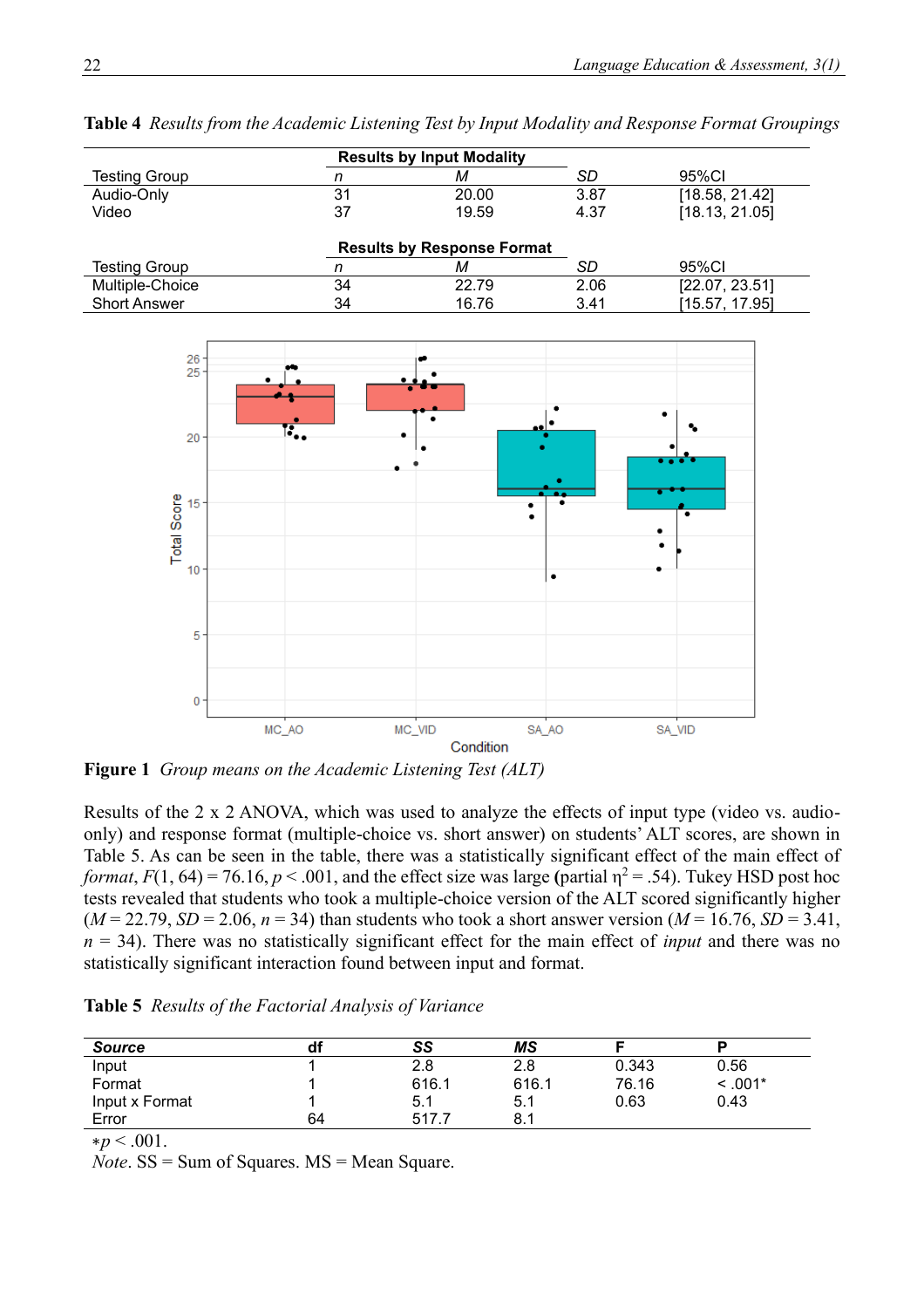In sum, input type (video vs. audio-only) did not have a significant effect on test-taker performance. However, response format did have a significant effect: Test-takers who took a multiple-choice version of the ALT scored higher than those who took a short answer version of the test. The large effect size  $(\eta^2 = .539)$ , partial  $\eta^2 = .543$ ) of this factor suggests that approximately 54% of the observed variation in scores was due to the difference in response format. As noted above, no interaction between the independent variables (input type and response format) was found.

#### **Discussion**

Building on findings and lingering questions from previous investigations (e.g., Pusey & Lenz, 2014), this study sought to advance knowledge in the field of language testing in regards to how L2 listening test task characteristics affect test-taker performance. Given the essential role of visual input in nearly all forms of verbal communication, including the TLU domain of academic listening, it was hypothesized that the video group would attain higher scores on the ALT than the audio-only group. To test this hypothesis, the first research question (RQ1) asked 'To what extent does the presence of visual input (video vs. audio-only) affect performance on a test of L2 listening comprehension?'. Results showed that test-takers in the video group ( $n = 37$ ,  $M = 19.59$ ,  $SD = 4.37$ ) did not score significantly differently than the audio-only group ( $n = 31$ ,  $M = 20.00$ ,  $SD = 3.87$ ). In fact, the average score was slightly lower for the video group.

The results of RQ1 are thus similar to findings from several other studies (e.g., Brett, 1997; Coniam, 2001; Cubilo & Winke, 2013; Londe, 2009) in which no significant main effect for visual input on listening comprehension test scores was found. The findings contrast, however, with those of Wagner (2010; 2013), Sueyoshi and Hardison (2005), and others (e.g., Parry & Meredith, 1984; Shin, 1998), who found a significant facilitative effect of visual input on test performance. Furthermore, though not statistically significant, the fact that test-takers in the video group obtained slightly lower scores than those in the audio-only group suggests that the video input may have inhibited the performance of some test-takers, as was the case in Suvorov (2009) and Pusey and Lenz (2014). These findings therefore seem to reflect the cautionary remarks of Buck (2001), who observes, "We do not know how video-texts [*sic*] affect listening comprehension, nor whether tests with video-texts [*sic*] are in any significant way different from audio-texts" (p. 253).

Based on the literature (e.g., Buck, 2001; Coniam, 2001; Gruba, 1993; Suvorov, 2009) and the findings of the current study, it may be reasonable to suggest that, in many testing situations, one mode of input (i.e., video or audio-only) is not inherently superior to the other. Rather, as suggested in a number of studies (e.g., Cubilo & Winke, 2013; Ockey, 2007; Wagner, 2007; 2008), the utility of visual input may be a matter of individual differences and natural variation in test-taking behavior (e.g., perceived value of visual input, strategic use of visuals to aid in listening comprehension, familiarity with multimodal genres of L2 listening).

The question thus arises: What *could* video lectures featuring speakers shown from the waist-up and minimal content visuals (as in the present study) add to "default construct" (cf. Buck, 2001) listening comprehension? Possible answers to this question are suggested in a general sense in the Literature Review. However, in regards to the present study specifically, qualitative analysis of the videotexts (which did not constitute part of the primary data analysis) reveals a variety of non-verbal, multimodal, and contextual information that may help "frame" (Goffman, 1974) the speech event (a classroom lecture), activate schemata, and aid the listener in interpreting the speakers' intended meanings. As Hall (2019) notes: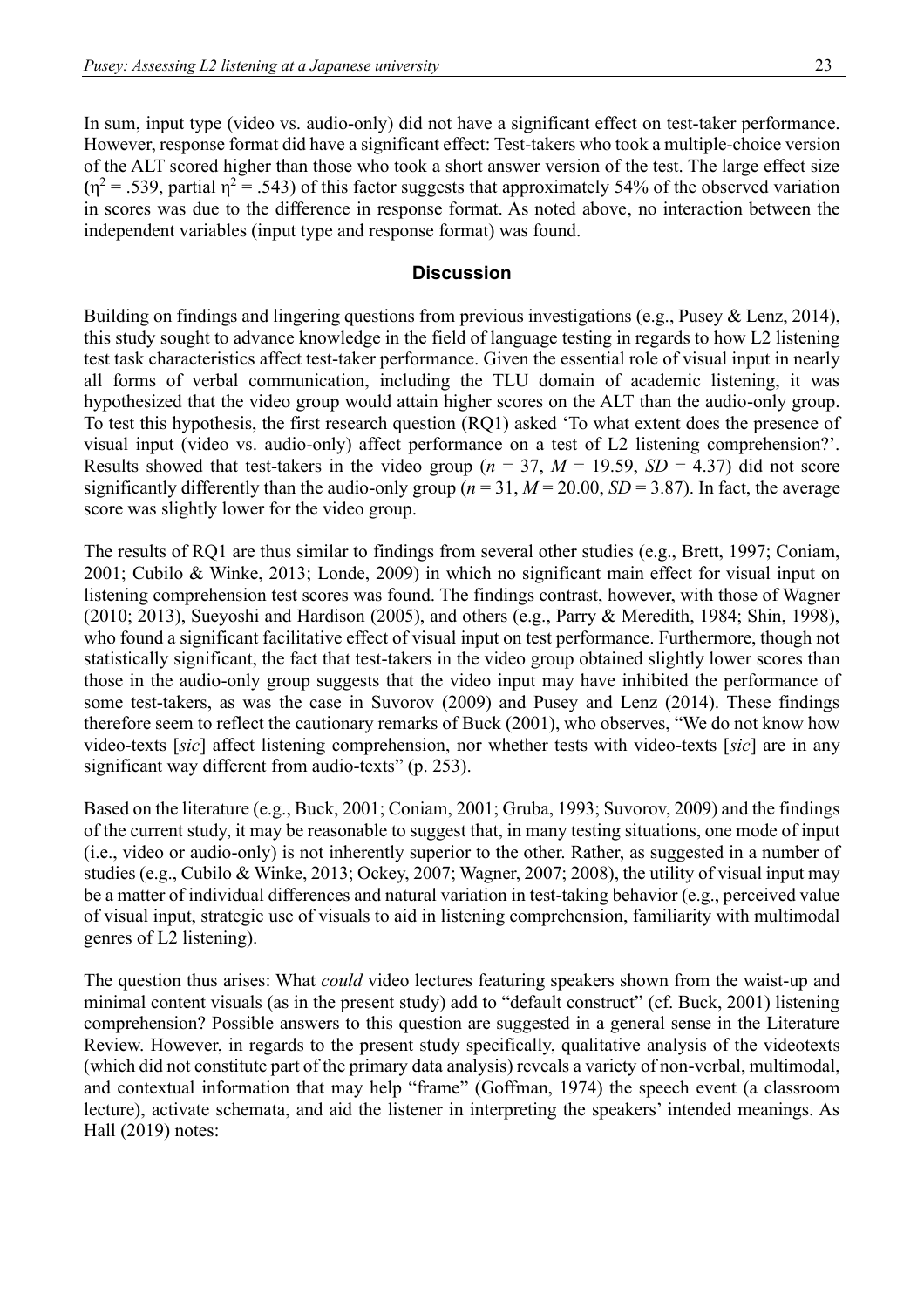*Teachers must calibrate their language, facial expressions, gestures, body positions, and even the use of material artifacts such as a textbook or smart pad such that the pedagogical project is advanced, the shared attention of students is maintained, and individual students' participation in promoted. (p. 47)*

Such embodied action (Matsumoto, 2018, 2019; Matsumoto & Dobs, 2017) thus typifies classroom interaction, is thought to enhance communication, and is observable in the videotexts used in the present study. For example, in the videotext "Neuromarketing" (described in Appendix A), the speaker uses hand gestures throughout her lecture to reinforce the semantic content of her message, such as making a downward motion with her hands as she says *under the surface* (see Appendix C). In the videotext "Staycations," the speaker combines verbal and non-verbal communicative behaviors, including word stress, raised eyebrows, a smiling facial expression, upraised hands, and shifting gaze (i.e., panning across the classroom) to create a sense of irony as she defines "staycation": *Staycation… is the new term for remaining at home… during vacation time* (words in bold indicate word stress; see also Appendix C). These examples demonstrate the potential for the non-verbal, kinesic aspects of communication present in the videotexts to amplify the speakers' messages. Coupled with the other semiotic resources in the videotexts, it could be expected that these visual elements would provide a relative advantage to test-takers in the video groups. Yet, this advantage was not borne out in the test results.

Cultural differences may play some role as well. As Wagner (2007) notes, "It could be that test-takers from a particular cultural group might be more inclined to orient to the video monitor compared with test-takers from another cultural group" (p. 78). If this particular group of test-takers were 'less inclined to orient to the video monitor,' even if the video had had a potentially facilitative effect, it would not have been reflected in the quantitative data. (This question is taken up in a forthcoming, complementary qualitative study by the author.)

Beyond any speculation about cultural differences, it could be expected that some learners—in any cultural context, whether L1 or multilingual users of English—prefer to watch the video while others prefer to look at their test booklets, especially if there is no explicitly stated requirement to utilize the visual channel (see Conclusions and Implications below). Thus, what is observed in the testing literature (e.g., Ockey, 2007; Wagner, 2007; 2008) is not unlike what one might observe in real life: In actual lectures, students often look down—sometimes for large portions of the lecture—in order to take copious notes. Unless otherwise prompted, a given individual need not necessarily visually attend to the [primarily] aural input that one is receiving. Nevertheless, the findings of RQ1, though similar to others in the literature, and perhaps expected based on individual differences, are still somewhat puzzling.

Response format, on the other hand, did confer a distinct performance advantage for test-takers: Those who took a multiple-choice version of the test scored significantly higher than test-takers who took a short answer version of the test. Thus, the answer to RQ2 'To what extent does response format (multiple-choice vs. short answer) affect performance on a test of L2 listening comprehension?' was quite clear: Results showed not only a significant difference in test scores between the two groups (the multiple-choice group  $[M = 22.80, \text{ or } 88\%]$  scored approximately 24% higher than the short answer group  $[M = 16.76, or 64\%]$ ), but also a fairly large effect size  $(\eta^2 = .539)$ .

These results corroborate what has been found in previous studies (e.g., Cheng, 2004; In'ami & Koizumi, 2009), which may be related to several factors. The number of distractors used in the multiple-choice items (in this case, three), for example, could have made the test questions relatively easier than may have been the case with four or five answer choices (Lee & Winke, 2012). However,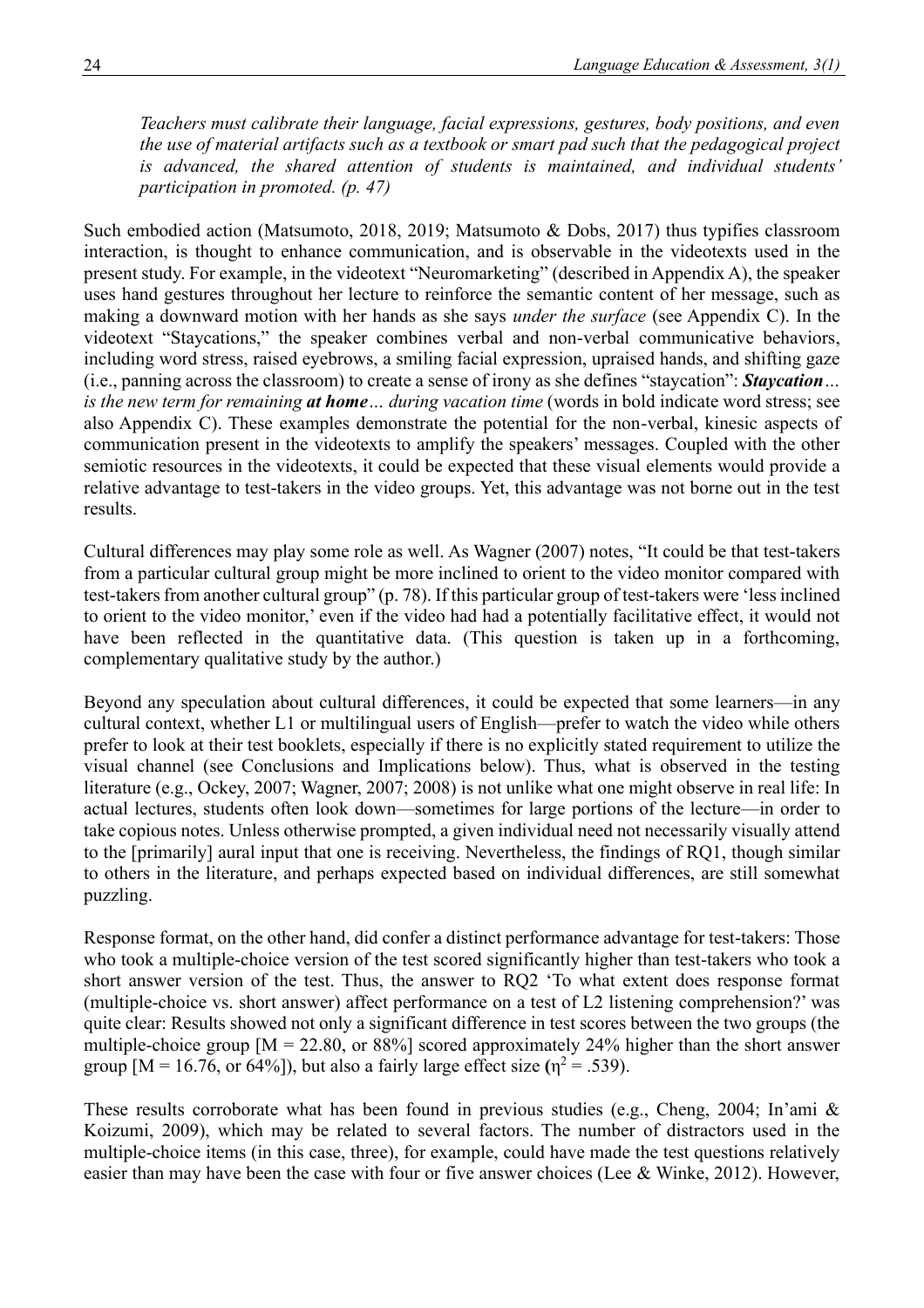there is no strict consensus in the literature on the number of distractors that should be used (see Buck, 2001, pp. 142-143). Furthermore, as long as the alternatives are plausible, it has been claimed that "there is little difference in difficulty, discrimination, and test score reliability among items containing two, three, and four distractors" (Brame, 2013). In developing the ALT, three distractors were used in order to minimize the cognitive demands of discriminating among multiple answer choices (Lee & Winke, 2012), as well as to reduce the introduction of construct-irrelevant variance related to reading ability.

The number of times the text is played (Wagner, 2007, pp. 71-72) as well as the availability of question preview (Koyama, Sun, & Ockey, 2016; Wagner, 2013) are also factors that could have advantaged test-takers in the multiple-choice group in particular. Allowing for question preview gives test-takers the chance to look at the answer choices, possibly annotate their test booklet (e.g., underlining keywords) and often grasp a general idea of the listening text. Playing the text multiple times (for the ALT, each text was played twice) would further enable students to use test-wise strategies, such as the process of elimination, to successfully answer the questions. Those in the short answer group would not benefit to the same extent from these procedural factors due to the limited input in the question stems; thus, their performance may have been unaffected.

The combined effects of the limited number of distractors (in the case of the multiple-choice versions of the test), the number of times each listening was played, as well as the availability of question preview may have further contributed to the low internal consistency of each version of the ALT ([AO, MC;  $\alpha$  = .26]; [VID, MC;  $\alpha$  = .59]; [AO, SA;  $\alpha$  = .66]; [VID, SA;  $\alpha$  = .65]). The reliability for the audio-only multiple-choice [AO, MC] version of the ALT is particularly poor and is a limitation of this study (see Limitations below). This version of the test resulted in very little variation among test-takers and was apparently easy for this group overall. This may have produced a ceiling effect, as many students in this testing condition clustered near the maximum possible score (see Figure 1).

Although the results of RQ2 were perhaps to be expected based on previous findings (e.g., In'ami  $\&$ Kozumi, 2009), they once again ran counter to what was originally hypothesized. Given that "MC items… are usually longer than short answer questions, and thus require more attentional resources of the test-taker while the text is playing" (Wagner, 2013, p. 191), it was thought that short answer questions might better allow students to attend to the aural (or visual) input, thus increasing their overall ability to decode and construct meaning from the text (Field, 2008). However, this was not the case, which may have been due to a complex combined effect of input, response format, and possibly other test-task characteristics.

Aptly, RQ3 aimed to identify whether there was an interaction between input type and response format on L2 listening comprehension test scores. In line with Brindley and Slatyer's (2002) observation that "particular combinations of item characteristics appear either to accentuate or attenuate the effect on difficulty" (p. 387), it was hypothesized that there may be an interaction effect among the independent variables. Specifically, it was thought that the short answer response format, by virtue of its relative simplicity, might allow test-takers more freedom to attend to the visual input than would multiplechoice questions, which may in turn lead to better comprehension and thus higher test scores. However, there was no statistically significant interaction between the variables.

The results are thus similar, to some extent, to those of Wei and Zheng (2017), as well as Brindley and Slatyer (2002), who point out that "any conclusions regarding the effect of *any single task or item characteristic* [emphasis added] on difficulty…need to be carefully qualified in the light of what is known about its interaction with other variables" (p. 387). Considering the range of variables that characterize and potentially intervene in testing situations, studies such as this one are needed to help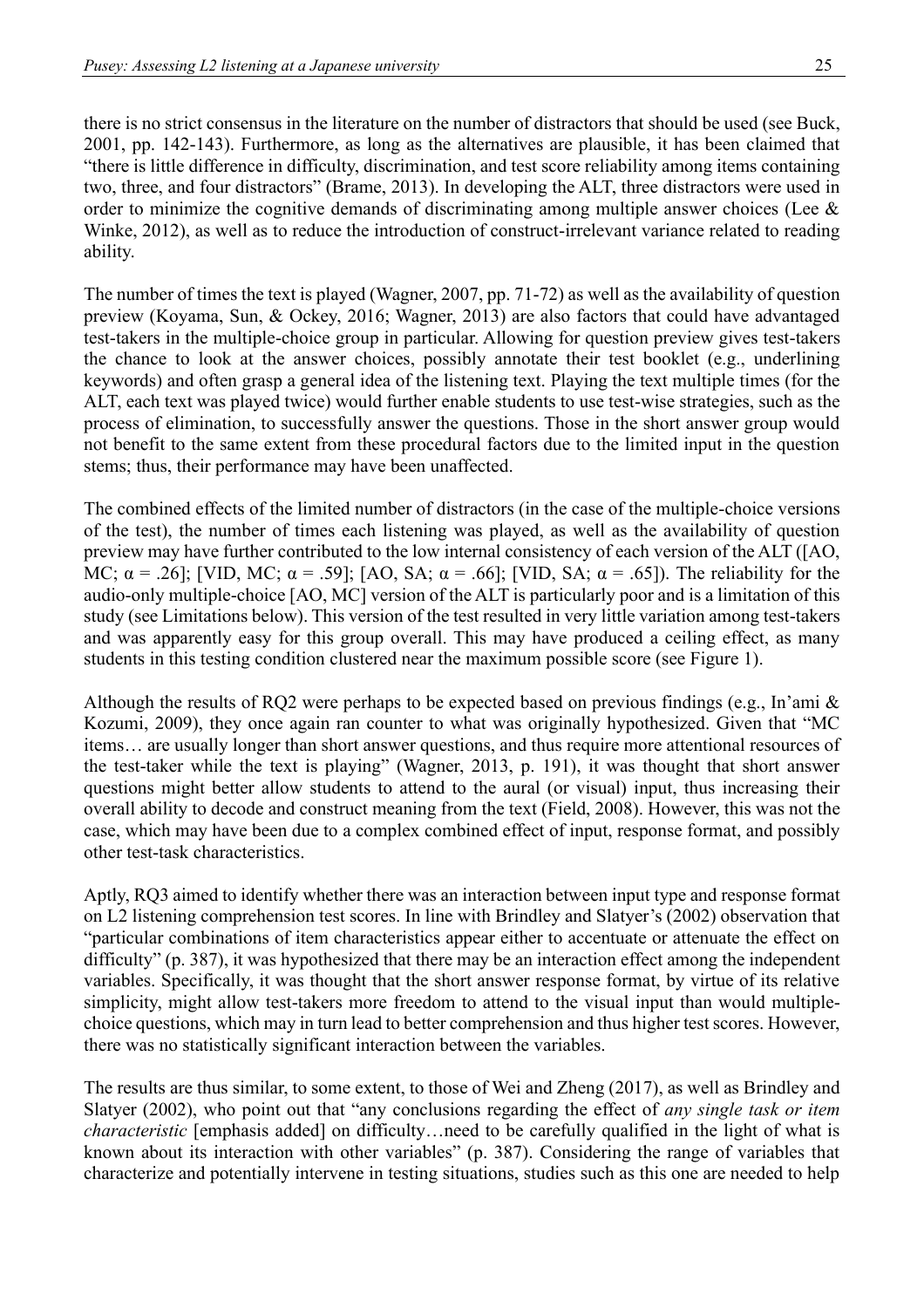clarify how and under what circumstances these task and item characteristics interact with one another, and how to plan accordingly.

#### **Limitations**

There are a number of limitations to this study. First, the participants in this study constituted a culturally homogenous group and intact classes were used. Thus, claims of generalizability are limited and the findings of the study should be interpreted as such. Another limitation was that the listening materials used in the study were not authentic. Although the texts chosen for the study were believed to exhibit fairly realistically the linguistic and situational characteristics of a spoken academic register (Biber & Conrad, 2009), the scripted nature of the texts may have had some effect on test-taker performance, which is a potential threat to validity. Finally, the low internal consistency (reliability) of the four tests—particularly the multiple-choice audio-only version—was a notable shortcoming of the present study. A more extensive piloting and test refinement procedure should be used in future studies.

### **Conclusions and Implications**

This study found that use of the short answer response format led to significantly lower performance on a test of L2 listening comprehension in comparison with the multiple-choice format. Test developers, researchers, and teachers need to be cognizant of the response format they utilize in the tests they create, and the differences in performance that each format is likely to bring about. The presence of visual input, on the other hand, did not significantly affect test scores and did not interact with response format to advantage or disadvantage any particular group. It is possible that the task demands of the ALT (whether writing short answer responses or reading and selecting among answer choices) or individual differences in test-taking behavior may have diminished the usefulness of video input for many test-takers (cf. Ockey, 2007; Wagner, 2008). Indeed, Wagner (2013) asserts that "providing audiovisual texts allows the test-taker to *choose* [emphasis added] whether he or she wants to attend to that visual input, ignore the input, or attend to the visual input only part of the time" (p. 193). Thus, unless explicitly required for task completion, individual differences in test-taking behavior may ultimately determine how, when, and whether (or not) test-takers utilize visual input in L2 listening tests.

In recognition of the prominent role that visual information plays in real-world listening, it may be appropriate to advance alternative forms of listening assessment that explicitly target audiovisual literacy as complementary to—but distinct from—Buck's (2001) "default listening construct" (cf. Ockey, 2007). Such assessments would need to explicitly define the audiovisual literacy skills to be measured within the construct definition of listening ability. Utilization and comprehension of predetermined visual aspects of the audiovisual texts would need to be reflected in scoring criteria, thus constituting a dimension of the expected response (Bachman & Palmer, 2010). On a practical note, these audiovisual literacy skills would need to be explicitly stated in the test directions so that testtakers would be unambiguously aware of the need to attend to the visual input of audiovisual texts in order to locate and provide the necessary information (Cross, 2011) for the expected responses.

Beyond the implications for L2 listening assessment, this study has several implications for teaching. If communicative competence is understood, in part, as the competent manipulation and interpretation of semiotic resources in use (Atkinson, 2011; Douglas Fir Group, 2016), then teachers need to guide students in how and when to utilize the variety of semiotic resources available to them (e.g., textual and visual information on PowerPoint slides, diagrams, charts, handouts, gestures, facial cues, intonation)—whether they are taking a test, communicating in and out of the classroom, or completing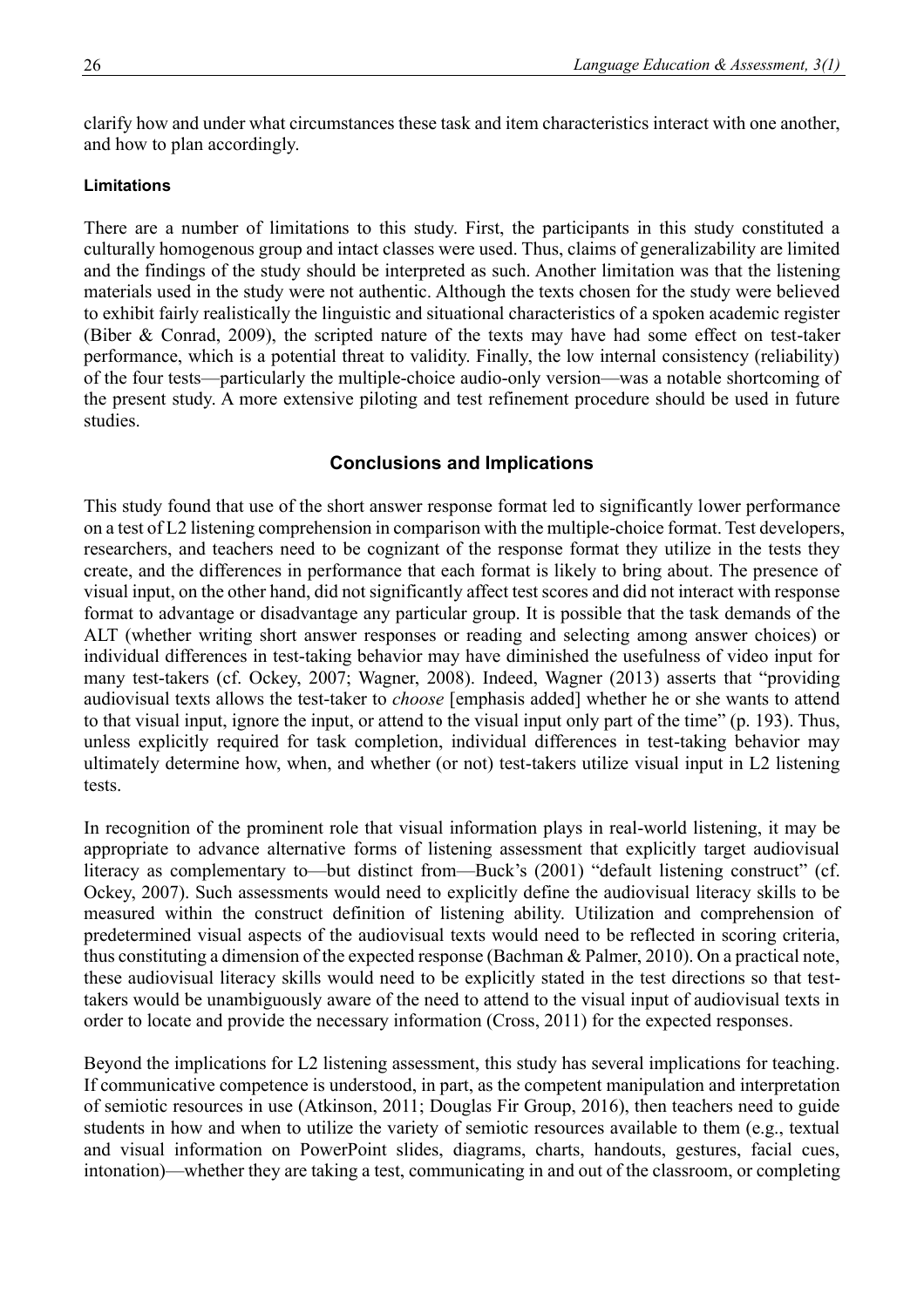some other language use task. However, given that listening tests do not typically include many of the semiotic resources (or "mediation tools"; Lantolf, 2011) that are normally present in the TLU domain of academic listening (e.g., questioning the instructor or peers, accessing the Internet, consulting dictionaries or translation devices), and additionally introduce situational factors that may negatively impact performance (e.g., time pressure, anxiety), students need to learn strategies for coping with resource-deficient listening conditions. In regards to the results of the present study specifically, it seems that students may require extensive practice with different response formats (particularly short answer questions) in order to prepare them for both real-world and test-specific listening.

Further research is needed in order to better understand the relationship among different combinations of test task characteristics and their effects on L2 listening performance. One promising area of research is the use of eye-tracking technology (Suvorov, 2015; Winke, Gass, & Sydorenko, 2013), which could be used to investigate how test-takers utilize visual input in video-based tests of listening comprehension. For example, this technology could be used to correlate viewing behavior with task "interactiveness" (Bachman & Palmer, 1996; Buck, 2001; Li, 2013), as well as identify specific attributes of visual input that either facilitate or detract from test performance (Cross, 2011). Research on response formats that do not rely on literacy skills (i.e., reading and writing ability) is also needed. Looking into interactional listening, for example, may strengthen the theoretical grounding for including visual input within a construct definition of listening ability (Flowerdew & Miller, 2005; Lynch; 2011; Rost, 2011) and would allow for alternative response formats for gauging listening ability. Finally, experimenting with live lectures and authentic listening tasks (see Field, 2011), including qualitative investigations of L1 and L2 lecture listening behavior, may provide valuable insight into the myriad ways that students listen, respond to, and interact with multimodal input in academic contexts.

#### **Hazards and Human or Animal Subjects Statement**

The procedures involved in conducting this research were performed in compliance with relevant laws and institutional guidelines.

#### **Declaration of Conflicting Interests**

The author declares no financial or other substantive conflict of interest with respect to the results or interpretation of this manuscript.

#### **References**

- Apostolou, E. (2010). Comparing perceived and actual task and text difficulty in the assessment of listening comprehension. In *Lancaster University Postgraduate Conference in Linguistics & Language Teaching* (pp. 26-47). Lancaster: Department of Linguistics and English Language (LAEL), Lancaster University.
- Atkinson, D. (2011). Introduction: Cognitivism and second language acquisition. In D. Atkinson (Ed.), *Alternative approaches to second language acquisition* (pp. 1-23). Oxford: Routledge.
- Bachman, L. F. (1990). *Fundamental considerations in language testing*. Oxford: Oxford University Press.
- Bachman, L., & Palmer, A. (1996). *Language testing in practice*. Oxford: Oxford University Press.
- Bachman, L., & Palmer, A. (2010). *Language assessment in practice.* New York, NY: Oxford University Press.
- Biber, D., & Conrad, S. (2009). *Register, genre, and style* [Cambridge Textbooks in Linguistics]. Cambridge: Cambridge University Press.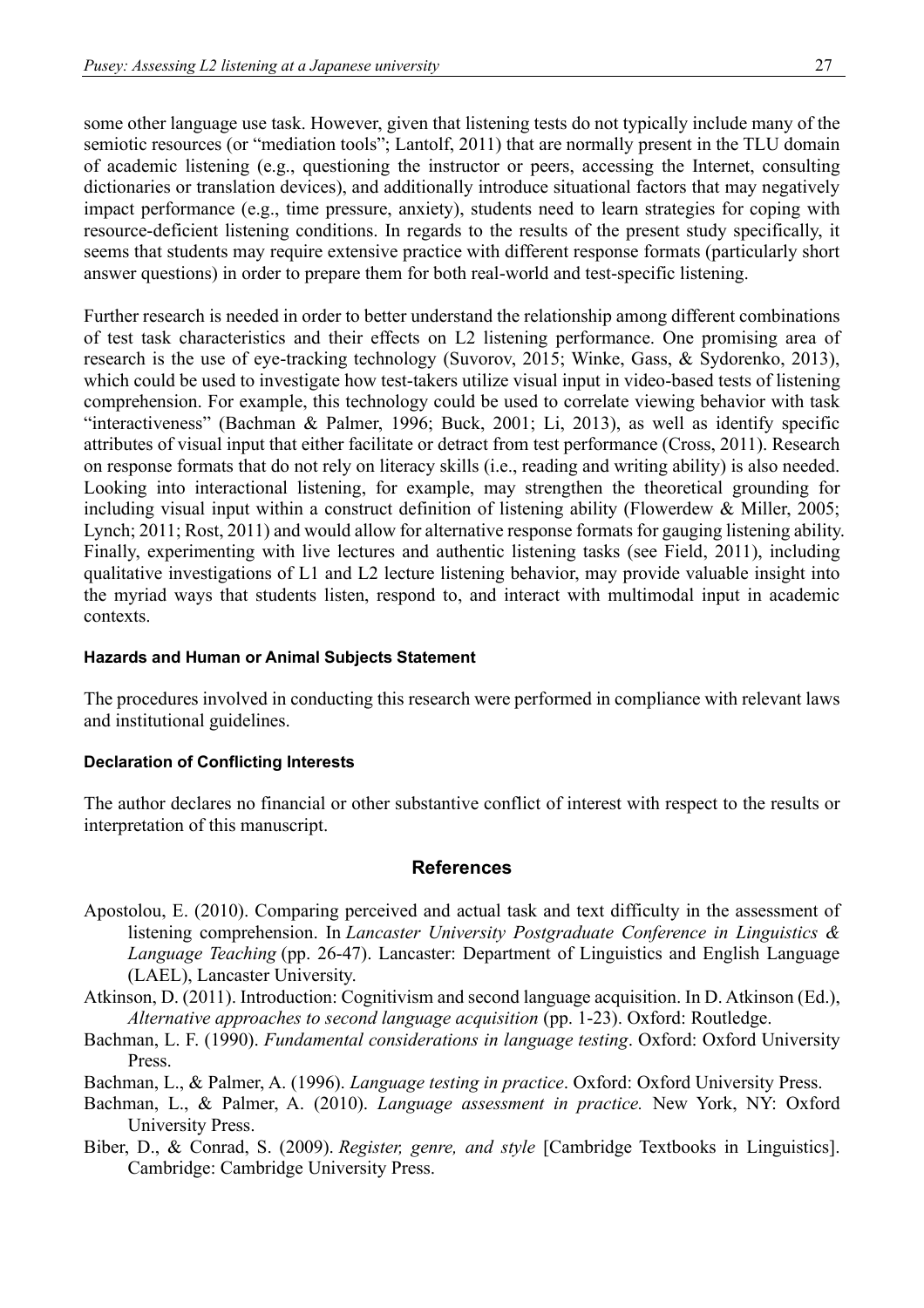- Bloomfield, A., Wayland, S. C., Rhoades, E., Blodgett, A., Linck, J., & Ross, S. (2011). *What makes listening difficult? Factors affecting second language listening comprehension* (Technical Report TTO 81434 E.3.1). College Park, MD: University of Maryland Center for Advanced Study of Language.
- Brame, C. (2013). *Writing good multiple choice test questions*. Retrieved from <https://cft.vanderbilt.edu/guides-sub-pages/writing-good-multiple-choice-test-questions/>
- Brett, P. (1997). A comparative study of the effects of the use of multimedia on listening comprehension. *System, 25*, 39-53. [http://dx.doi.org/10.1016/S0346-251X\(96\)00059-0](http://dx.doi.org/10.1016/S0346-251X%2896%2900059-0)
- Brindley, G., & Slatyer, H. (2002). Exploring task difficulty in ESL listening assessment. *Language Testing*, *19*(4), 369-394.<https://doi.org/10.1191/0265532202lt236oa>
- Brinton, D. M. (2014). Tools and techniques of effective second/foreign language teaching. In M. Celce-Murcia, D. M. Brinton, & M. A. Snow (Eds.), *Teaching English as a second or foreign language* (4th ed., pp. 341-361). Boston, MA: Heinle Cengage.
- Buck, G. (2001). *Assessing listening*. New York, NY: Cambridge University Press.
- Cheng, H. F. (2004). A comparison of multiple‐choice and open‐ended response formats for the assessment of listening proficiency in English. *Foreign Language Annals*, *37*(4), 544-553. <https://doi.org/10.1111/j.1944-9720.2004.tb02421.x>
- Coniam, D. (2001). The use of audio or video comprehension as an assessment instrument in the certification of English language teachers: A case study. System, 29, 1-14. certification of English language teachers: A case study. *System*, *29*, 1-14. [http://dx.doi.org/10.1016/S0346-251X\(00\)00057-9](http://dx.doi.org/10.1016/S0346-251X(00)00057-9)
- Cross, J. (2011). Comprehending news videotexts: The influence of the visual content. *Language Learning & Technology*, *15*(2), 44-68. Retrieved from <http://llt.msu.edu/issues/june2011/cross.pdf>
- Cubilo, J. & Winke, P. (2013) Redefining the L2 listening construct within an integrated writing task: Considering the impacts of visual-cue interpretation and note-taking. *Language Assessment Quarterly 10*(4), 371-397.<https://doi.org/10.1080/15434303.2013.824972>
- Douglas Fir Group. (2016). A transdisciplinary framework for SLA in a multilingual world. *Modern Language Journal*, *100* (Supplement 2016), 19-47. https://doi.org[/10.1111/modl.12301](https://doi.org/10.1111/modl.12301)
- ETS. (2019). Research: CEFR mapping study. Retrieved from [https://www.ets.org/toefl\\_itp/research](https://www.ets.org/toefl_itp/research)
- Feak, C. B., & Salehzadeh, J. (2001). Challenges and issues in developing an EAP video listening placement assessment: A view from one program. *English for Specific Purposes*, *20*, 477-493. [http://doi.org/10.1016/S0889-4906\(01\)00021-7](http://doi.org/10.1016/S0889-4906%2801%2900021-7)
- Field, J. (2008). *Listening in the language classroom*. Cambridge: Cambridge University Press.
- Field, J. (2011). Into the mind of the academic listener. *Journal of English for Academic Purposes*, *10*(2), 102-112.<https://doi.org/10.1016/j.jeap.2011.04.002>
- Field, J. (2013). Cognitive validity. In A. Geranpayeh, & L. Taylor (Eds.), *Examining listening: Research and practice in assessing second language* (pp. 77-151). Cambridge: Cambridge University Press.
- Flowerdew, J., & Miller, L. (2005). *Second language listening: Theory and practice*. New York, NY: Cambridge University Press.
- Frazier, L., & Leeming, S. (2013). *Lecture ready 3: Strategies for academic listening and speaking* (2nd ed.). New York: Oxford University Press.
- Gan, Z. (2012). Test-task authenticity: The multiple perspectives. *Changing English 19*(2), 237-247. <https://doi.org/10.1080/1358684X.2012.680765>
- Ginther, A. (2002). Context and content visuals and performance on listening comprehension stimuli. *Language Testing, 19*, 133-167. [https://doi.org/10.1191/0265532202lt225oa](https://doi.org/10.1191%2F0265532202lt225oa)
- Goffman, E. (1974). *Frame analysis: An essay on the organization of experience*. Cambridge, MA, US: Harvard University Press.
- Gregersen, T. S. (2007). Language learning beyond words: Incorporating body language into classroom activities. *Reflections on English Language Teaching, 6*(1), 51-64. Retrieved from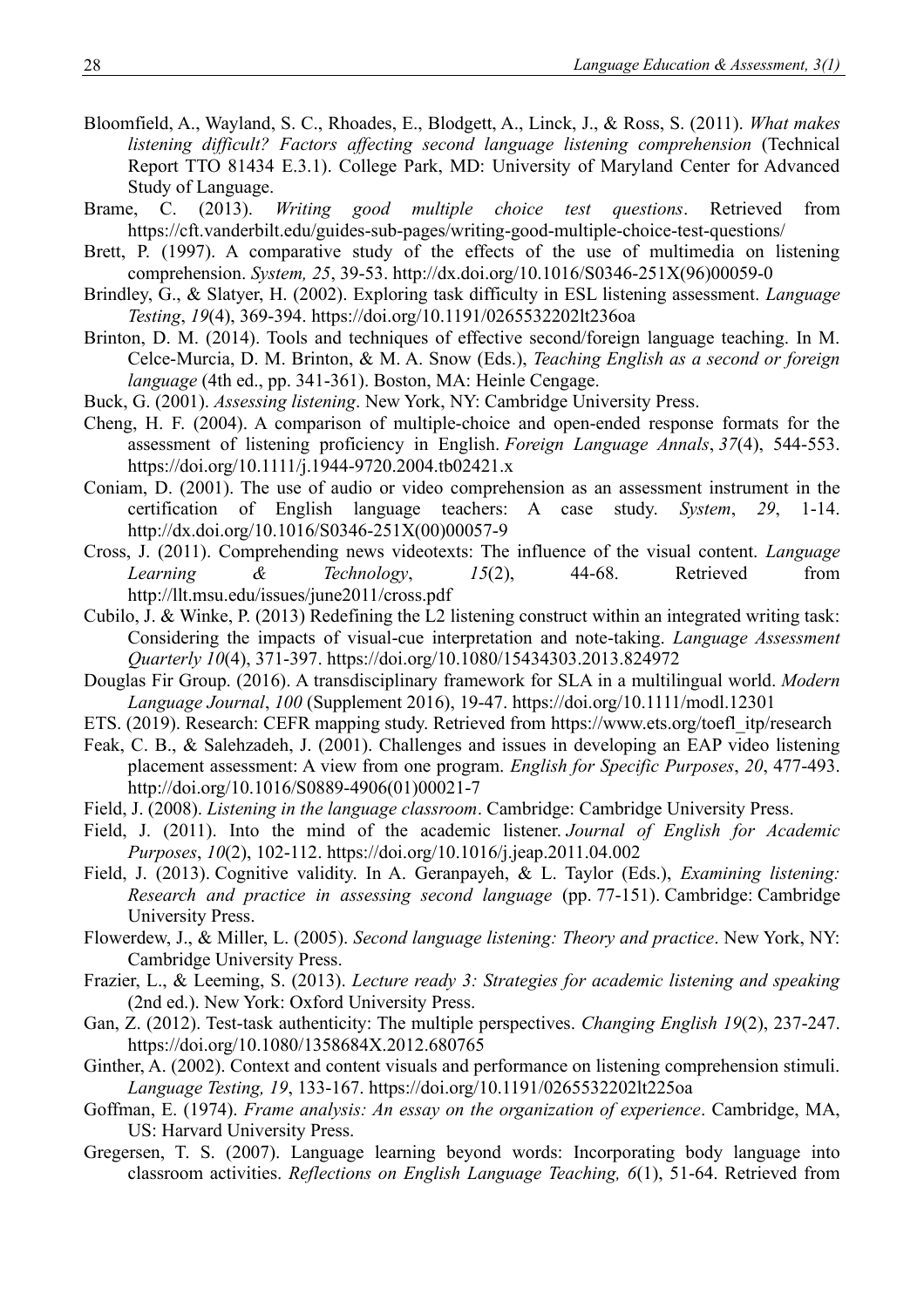<http://www.nus.edu.sg/celc/research/books/relt/vol6/no1/51-64gregersen.pdf>

- Gruba, P. (1993). A comparison study of audio and video in language testing. *JALT Journal, 15*, 85- 88.
- Hall, J. K. (2019). *Essentials of SLA for L2 teachers: A transdisciplinary framework*. New York, NY: Routledge*.*
- Hatch, E., & Lazaraton, A. (1991). *The research manual: Design and statistics for applied linguistics.* Boston, MA: Heinle & Heinle Publishers.
- Hohensinn, C., & Kubinger, K. D. (2011). Applying item response theory methods to examine the impact of different response formats. *Educational and Psychological Measurement*, *71*(4), 732- 746. [https://doi.org/10.1177/0013164410390032](https://doi.org/10.1177%2F0013164410390032)
- In'nami, Y., & Koizumi, R. (2009). A meta-analysis of test format effects on reading and listening test performance: Focus on multiple-choice and open-ended formats. *Language Testing, 26*(2), 219- 244.<https://doi.org/10.1177/0265532208101006>
- Kastner, M., & Stangla, B. (2011). Multiple choice and constructed response tests: Do test format and scoring matter? *Procedia-Social and Behavioral Sciences*, *12*, 263-273. <https://doi.org/10.1016/j.sbspro.2011.02.035>
- Kellerman, S. (1992). I see what you mean: The role of kinesic behaviour in listening and the implications for foreign and second language learning. *Applied Linguistics, 13*(3), 239-258. <http://doi.org/10.1093/applin/13.3.239>
- Koyama, D., Sun, A., & Ockey, G. J. (2016). The effects of item preview on video-based multiplechoice listening assessments. *Language Learning & Technology*, *20*(1), 148-165. Retrieved from http://llt.msu.edu/issues/february2016/koyamasunockey.pdf
- Lantolf, J. P. (2011). The sociocultural approach to second language acquisition: Sociocultural theory, second language acquisition, and artificial L2 development. In D. Atkinson (Ed.), *Alternative approaches to second language acquisition* (pp. 24-47). Oxford: Routledge.
- Lee, H., & Winke, P. (2012). The differences among three-, four-, and five-option-item formats in the context of a high-stakes English-language listening test. *Language Testing, 30*(1), 99-123. https://doi.org/10.1177/0265532212451235
- Li, Z. (2013). The issues of construct definition and assessment authenticity in videobased listening comprehension tests: Using an argument-based validation approach. *International Journal of Language Studies*, *7*(2), 61-82.
- Londe, Z. C. (2009). The effects of video media in English as a second language listening comprehension tests. *Issues in Applied Linguistics*, *17*, 41-50.
- Lynch, T. (2011). Academic listening in the 21st century: Reviewing a decade of research. *Journal of English for Academic Purposes*, *10*(2), 79-88.<https://doi.org/10.1016/j.jeap.2011.03.001>
- Matsumoto, Y. (2018). Challenging moments as opportunities to learn: The role of nonverbal interactional resources in dealing with conflicts in English as a lingua franca classroom interactions. *Linguistics and Education*, *48*, 35-51.<https://doi.org/10.1016/j.linged.2018.08.007>
- Matsumoto, Y. (2019). Embodied actions and gestures as interactional resources for teaching in a second language writing classroom. In J. K. Hall, & S. D. Looney (Eds.), *The embodied work of teaching* (pp. 181-197). UK: Multilingual Matters.
- Matsumoto, Y., & Dobs, A. (2017). Pedagogical gestures as interactional resources for learning tense and aspect in the ESL grammar classroom. *Language Learning*, *67*(1), 7-42. <https://doi.org/10.1111/lang.12181>
- Miller, M. D., Linn, R., & Gronlund, N. (2009). *Measurement and evaluation in teaching.* (10th Edition). Upper Saddle River, NJ: Merrill, Prentice Hall.
- Ockey, G. J. (2007). Construct implications of including still image or video in computer-based listening tests. *Language Testing*, *24*, 517-537.<http://dx.doi.org/10.1177/0265532207080771>
- Parry, T., & Meredith, R. (1984). *Videotape vs. audiotape for listening comprehension tests: An experiment*. (ERIC Document Reproduction Services ED 254 107).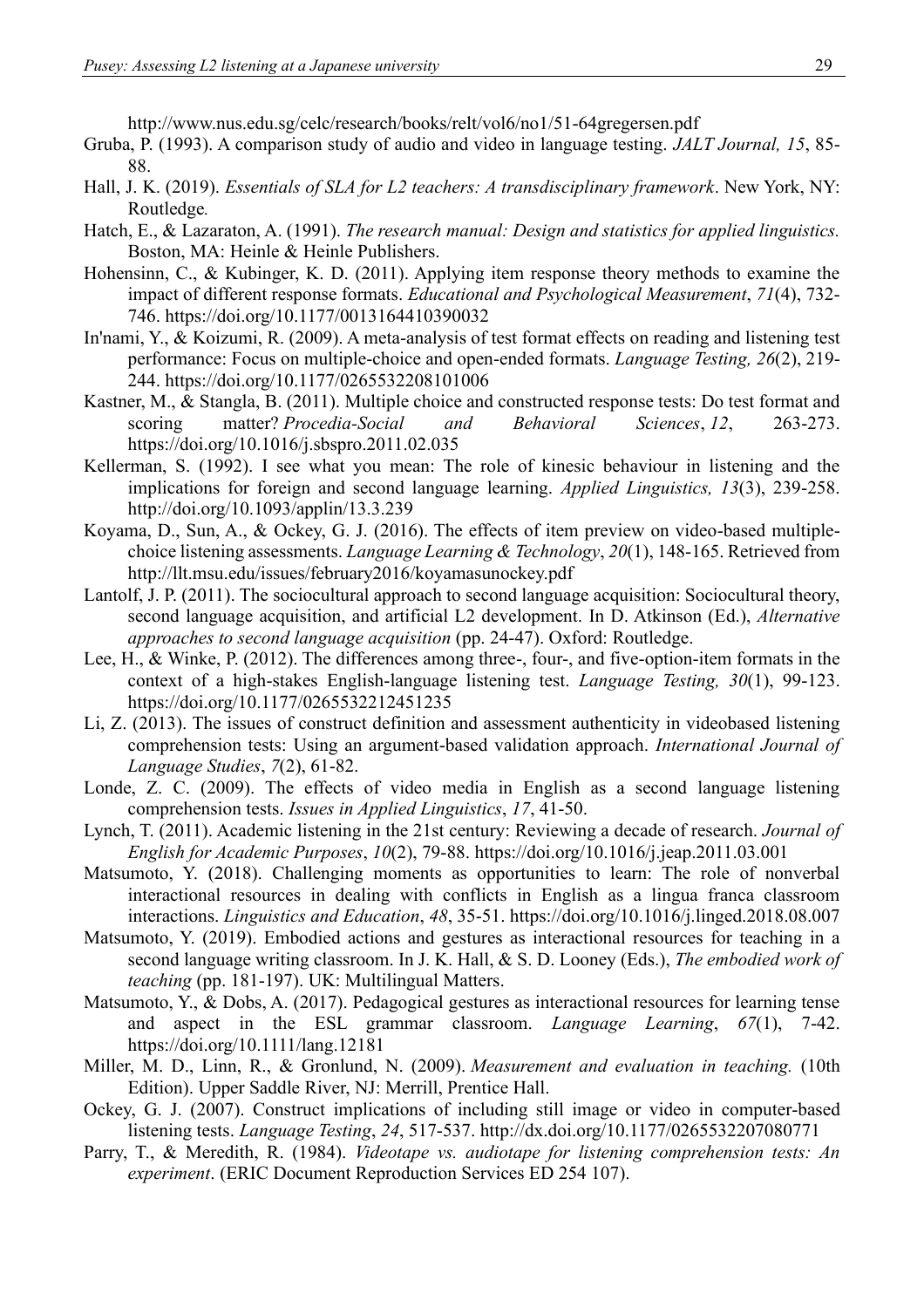- Progosh, D. (1996). Using video for listening assessment opinions of test-takers. *TESL Canada Journal*, *14*, 34-43.
- Pusey, K., & Lenz, K. (2014). Investigating the interaction of visual input, working memory, and listening comprehension. *Language Education in Asia*, 5(1), 66-80. listening comprehension. *Language Education in Asia*, *5*(1), 66-80. doi:10.5746/LEiA/14/V5/I1/A06/Pusey\_Lenz.
- R Core Team. (2019). R: A language and environment for statistical computing. Vienna, Austria: R Foundation for Statistical Computing. https://www.R-project.org/
- Rost, M. (2011). *Teaching and researching listening* (2<sup>nd</sup> ed.). New York, NY. Routledge.
- Sarosy, P., & Sherak, K. (2013). *Lecture ready 1: Strategies for academic listening and speaking* (2nd ed.). New York: Oxford University Press.
- Sarosy, P., & Sherak, K. (2013). *Lecture ready 2: Strategies for academic listening and speaking* (2nd ed.). New York: Oxford University Press.
- Shin, D. (1998). Using videotaped lectures for testing academic language. *International Journal of Listening*, *12*, 56-79.<https://doi.org/10.1080/10904018.1998.10499019>
- Sueyoshi, A., & Hardison, D. (2005). The role of gestures and facial cues in second language listening comprehension. *Language Learning*, *55*, 661-699. <https://doi.org/10.1111/j.00238333.2005.00320.x>
- Suvorov, R. (2009). Context visuals in L2 listening tests: The effects of photographs and video vs. audio-only format. In C. A. Chapelle, H. G. Jun, & I. Katz (Eds.), *Developing and evaluating language learning materials* (pp. 53-68). Ames, IA: Iowa State University.
- Suvorov, R. (2015). The use of eye tracking in research on video-based second language (L2) listening assessment: A comparison of context videos and content videos. *Language Testing*, *32*(4), 463- 483. [https://doi.org/10.1177/0265532214562099](https://doi.org/10.1177%2F0265532214562099)
- Suvorov, R. (2018, March). *Investigation of test-taking strategies via eye tracking and cued retrospective reporting.* Paper presented at the American Association for Applied Linguistics (AAAL) Conference, Chicago, IL.
- Taylor, L., & Geranpayeh, A. (2011). Assessing listening for academic purposes: Defining and operationalizing the test construct. *Journal of English for Academic Purposes, 10*, 89-101. <https://doi.org/10.1016/j.jeap.2011.03.002>
- Taylor, R. (2014). Meaning between, in and around words, gestures and postures: Multimodal meaning-making in children's classroom discourse. *Language and Education*, *28*, 401-420. doi:10.1080/09500782.2014.885038
- Vandergrift, L., & Goh, C. C. M. (2012). *Teaching and learning second language listening: Metacognition in action*. New York, NY: Routledge.
- Wagner, E. (2007). Are they watching? An investigation of test-taker viewing behavior during an L2 video listening test. *Language Learning and Technology*, *11*(1), 67-86. Retrieved from: http://llt.msu.edu/vol11num1/pdf/wagner.pdf
- Wagner, E. (2008). Video listening tests: What are they measuring? *Language Assessment Quarterly, 5*(3), 218-243.<http://doi.org/10.1080/15434300802213015>
- Wagner, E. (2010). The effect of the use of video texts on ESL listening test-taker performance. *Language Testing*, *27*(4), 493-513.<http://doi.org/10.1177/0265532209355668>
- Wagner, E. (2013). An investigation of how the channel of input and access to test questions affect L2 listening test performance. *Language Assessment Quarterly*, *10*(2), 178-195. <http://doi.org/10.1080/15434303.2013.769552>
- Wei, W., & Zheng, Y. (2017). An investigation of integrative and independent listening test tasks in a computerised academic English test. *Computer Assisted Language Learning*, *30*(8), 864-883. <https://doi.org/10.1080/09588221.2017.1373131>
- Winke, P., Gass, S., & Sydorenko, T. (2013). Factors influencing the use of captions by foreign language learners: An eye-tracking study. *The Modern Language Journal*, 97(1), 254-275. <https://doi.org/10.1111/j.1540-4781.2013.01432.x>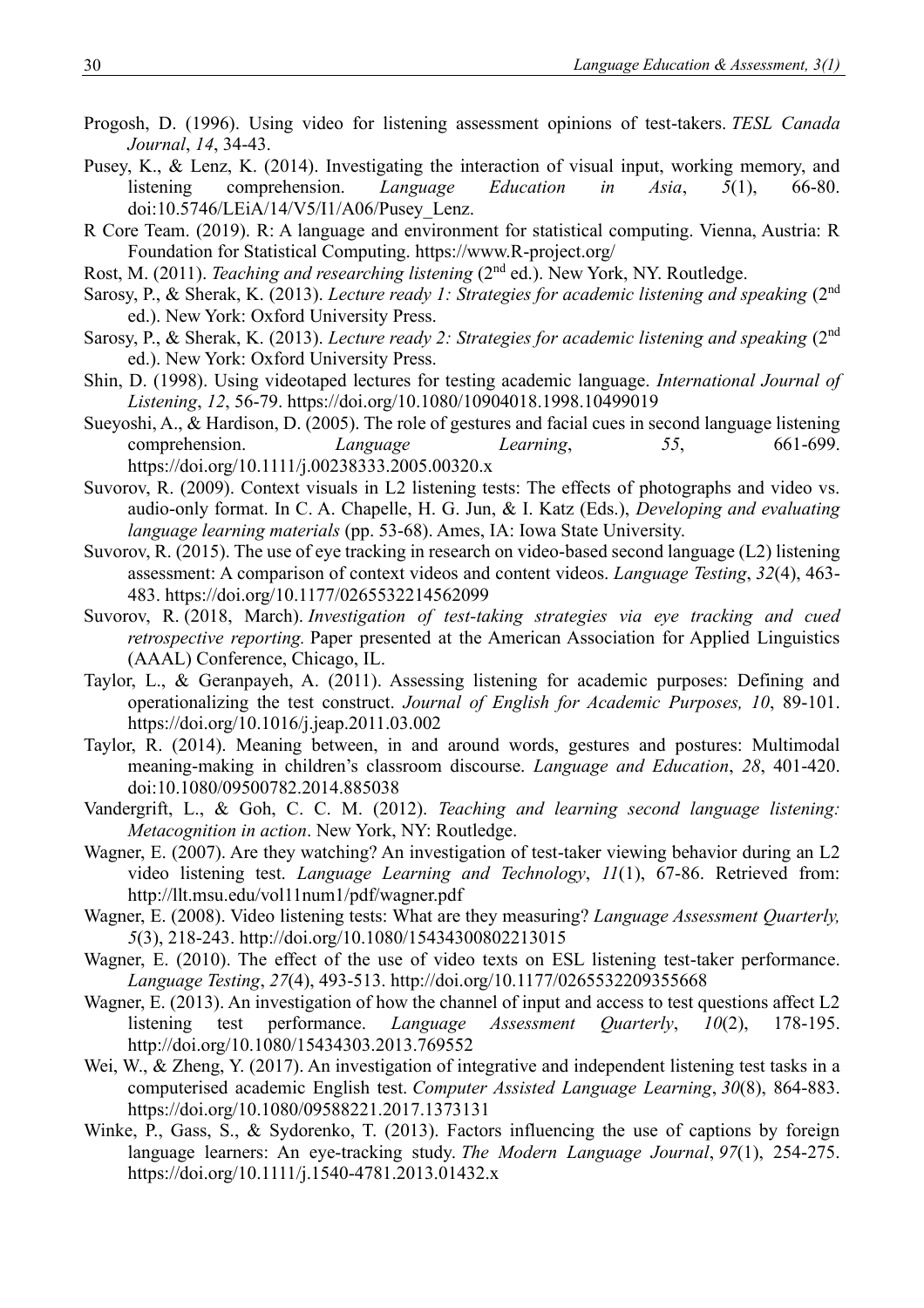Winke, P., & Isbell, D. (2018). Construct of listening. In J. I. Liontas (Ed.), *TESOL encyclopedia of English language teaching*. Hoboken, NJ: Wiley. <https://doi.org/10.1002/9781118784235.eelt0618>

#### **Author biodata**

Kerry Pusey received his MA-TESL from Northern Arizona University. He is a former U.S. Department of State sponsored English Language Fellow, and has taught English for academic purposes in the United States, Macau, Colombia, Japan, Thailand, and Brazil. His research interests include teacher education, curriculum development, language assessment and program evaluation, and multilingual/multicultural education. He will begin doctoral studies in Educational Linguistics at the University of Pennsylvania Graduate School of Education in the fall of 2020.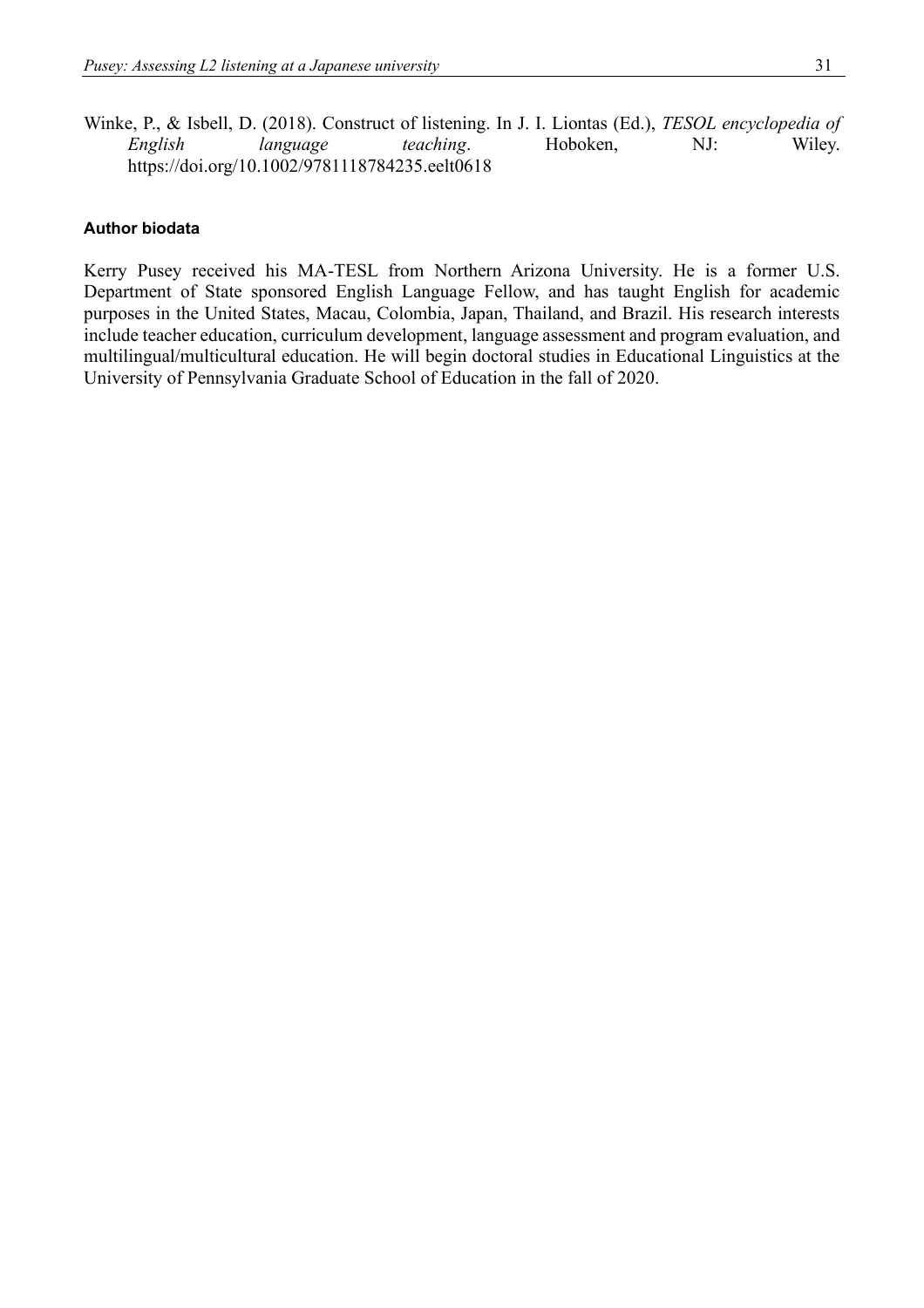## **Appendix A**

|                                                                                         |                        |                                                                                                                                                                                    |                                         | <b>Primary Construct:</b>         |                            |                            |                |      |  |
|-----------------------------------------------------------------------------------------|------------------------|------------------------------------------------------------------------------------------------------------------------------------------------------------------------------------|-----------------------------------------|-----------------------------------|----------------------------|----------------------------|----------------|------|--|
|                                                                                         |                        |                                                                                                                                                                                    | <b>Academic Listening Comprehension</b> |                                   |                            |                            |                |      |  |
| <b>Sub-constructs</b>                                                                   |                        |                                                                                                                                                                                    | Main<br>Ideas                           | <b>Explicit</b><br><b>Details</b> | Implicit<br><b>Details</b> | Vocab in<br><b>Context</b> |                |      |  |
| Input                                                                                   |                        |                                                                                                                                                                                    |                                         |                                   |                            |                            | <b>Total</b>   |      |  |
| <b>Text</b>                                                                             |                        | <b>Characteristics</b>                                                                                                                                                             | Obj. 1                                  | Obj. 2                            | Obj. 3                     | Obj. 4                     | <b>Items</b>   | $\%$ |  |
| LR1 Test01 U01                                                                          |                        | 1) Topic: Psychology                                                                                                                                                               |                                         |                                   |                            |                            |                |      |  |
| Video01                                                                                 |                        | 2) Genre: Lecture                                                                                                                                                                  |                                         |                                   |                            |                            |                |      |  |
| Intro to                                                                                |                        | 3) # of speakers: 1                                                                                                                                                                | $\overline{2}$                          | 3, 4, 5                           | 1                          | 6                          | 6              | 23%  |  |
| psychology                                                                              | Slow                   | 4) Rate of speech:                                                                                                                                                                 |                                         |                                   |                            |                            |                |      |  |
|                                                                                         |                        | 5) Length: 01:35 (x 2)                                                                                                                                                             |                                         |                                   |                            |                            |                |      |  |
| LR2_Test02_U02                                                                          |                        | 1) Topic: Sociology                                                                                                                                                                |                                         |                                   |                            |                            |                |      |  |
| Video01                                                                                 |                        | 2) Genre: Lecture                                                                                                                                                                  |                                         |                                   |                            |                            |                |      |  |
| <b>Staycations</b>                                                                      |                        | 3) # of speakers: 1                                                                                                                                                                | $\overline{7}$                          | 9, 11                             | 13                         | 8, 10, 12                  | $\overline{7}$ | 27%  |  |
|                                                                                         |                        | 4) Rate of speech:                                                                                                                                                                 |                                         |                                   |                            |                            |                |      |  |
|                                                                                         |                        | Medium                                                                                                                                                                             |                                         |                                   |                            |                            |                |      |  |
| LR3_Ch01_Lect                                                                           |                        | 5) Length: 02:05 (x 2)<br>1) Topic: Business                                                                                                                                       |                                         |                                   |                            |                            |                |      |  |
| ure <sub>2</sub>                                                                        |                        | 2) Genre: Lecture                                                                                                                                                                  |                                         |                                   |                            |                            |                |      |  |
| Neuromarketing                                                                          |                        | 3) # of speakers: 1                                                                                                                                                                | 14,<br>19,                              |                                   |                            |                            |                |      |  |
|                                                                                         |                        | 4) Rate of speech:                                                                                                                                                                 | 21                                      | 16, 17, 20                        | 15                         | 18                         | 8              | 31%  |  |
|                                                                                         | Fast                   |                                                                                                                                                                                    |                                         |                                   |                            |                            |                |      |  |
|                                                                                         | 5) Length: 02:48 (x 2) |                                                                                                                                                                                    |                                         |                                   |                            |                            |                |      |  |
| LR1 Test02 U02<br>Video01                                                               |                        | 1) Topic: Psychology<br>2) Genre: Lecture                                                                                                                                          |                                         |                                   |                            |                            |                |      |  |
| <b>Polaroid</b>                                                                         |                        | 3) # of speakers: 1                                                                                                                                                                |                                         |                                   |                            |                            |                |      |  |
| Cameras                                                                                 |                        | 4) Rate of speech:                                                                                                                                                                 | 22                                      | 24                                | 25, 26                     | 23                         | 5              | 19%  |  |
|                                                                                         | Slow                   |                                                                                                                                                                                    |                                         |                                   |                            |                            |                |      |  |
|                                                                                         |                        | 5) Length: 01:59 (x 2)                                                                                                                                                             |                                         |                                   |                            |                            |                |      |  |
| # of items                                                                              |                        |                                                                                                                                                                                    | 6<br>6                                  | 9<br>$\mathbf{Q}$                 | 5<br>5                     | $\,6\,$<br>6               | 26             | 100% |  |
| Total points/obj<br>Obj. %                                                              |                        |                                                                                                                                                                                    | 23%                                     | 35%                               | 19%                        | 23%                        | 26<br>100%     |      |  |
|                                                                                         |                        |                                                                                                                                                                                    |                                         |                                   |                            |                            |                |      |  |
| Primary construct,                                                                      |                        | Indicate listening comprehension by responding correctly to a series of multiple-choice                                                                                            |                                         |                                   |                            |                            |                |      |  |
| operationalizations,                                                                    |                        | (selecting the appropriate answer choice from a selection of three possible answers) or                                                                                            |                                         |                                   |                            |                            |                |      |  |
| and criteria for                                                                        |                        | short answer (constructing the requested information in a limited [between 1 - 10 words,                                                                                           |                                         |                                   |                            |                            |                |      |  |
| correctness                                                                             |                        | on average] written response) main idea, detail, and inference questions based on short,                                                                                           |                                         |                                   |                            |                            |                |      |  |
|                                                                                         |                        | monologic aural texts of an academic nature. Multiple-choice questions require the test-                                                                                           |                                         |                                   |                            |                            |                |      |  |
|                                                                                         |                        | taker to select the appropriate answer choice from a selection of three possible answers.<br>Short answer questions require the test-taker to construct (write) the requested      |                                         |                                   |                            |                            |                |      |  |
|                                                                                         |                        |                                                                                                                                                                                    |                                         |                                   |                            |                            |                |      |  |
|                                                                                         |                        | information in a limited (i.e., between 1 - 10 words, on average) written response. For the<br>short answer questions, grammatical (e.g., article use, subject-verb agreement) and |                                         |                                   |                            |                            |                |      |  |
|                                                                                         |                        | mechanical (i.e., spelling) accuracy are not tested, and complete sentences are not                                                                                                |                                         |                                   |                            |                            |                |      |  |
|                                                                                         |                        | required; however, any errors in grammar or mechanics must not interfere with meaning,<br>and written answers must fully respond to the question; no essential information may be  |                                         |                                   |                            |                            |                |      |  |
|                                                                                         |                        | left out of the response. All questions, regardless of response format, are worth one point,                                                                                       |                                         |                                   |                            |                            |                |      |  |
|                                                                                         |                        | and are scored dichotomously (1 or 0).                                                                                                                                             |                                         |                                   |                            |                            |                |      |  |
| <b>Sub-constructs</b>                                                                   |                        |                                                                                                                                                                                    |                                         |                                   |                            |                            |                |      |  |
| Obj. 1<br>Comprehend main ideas in a spoken academic lecture, as derived from local and |                        |                                                                                                                                                                                    |                                         |                                   |                            |                            |                |      |  |
| Obj. 2                                                                                  |                        | discourse-level text comprehension.<br>Comprehend explicitly stated details in a spoken academic lecture.                                                                          |                                         |                                   |                            |                            |                |      |  |
| Obj. 3                                                                                  |                        | Comprehend implicitly stated details in a spoken academic lecture.                                                                                                                 |                                         |                                   |                            |                            |                |      |  |
| Obj. 4                                                                                  |                        |                                                                                                                                                                                    |                                         |                                   |                            |                            |                |      |  |
|                                                                                         |                        | Infer the meaning of vocabulary unequivocally implied in the context of a spoken academic<br>lecture.                                                                              |                                         |                                   |                            |                            |                |      |  |

## **The Academic Listening Test (ALT): Table of Specifications**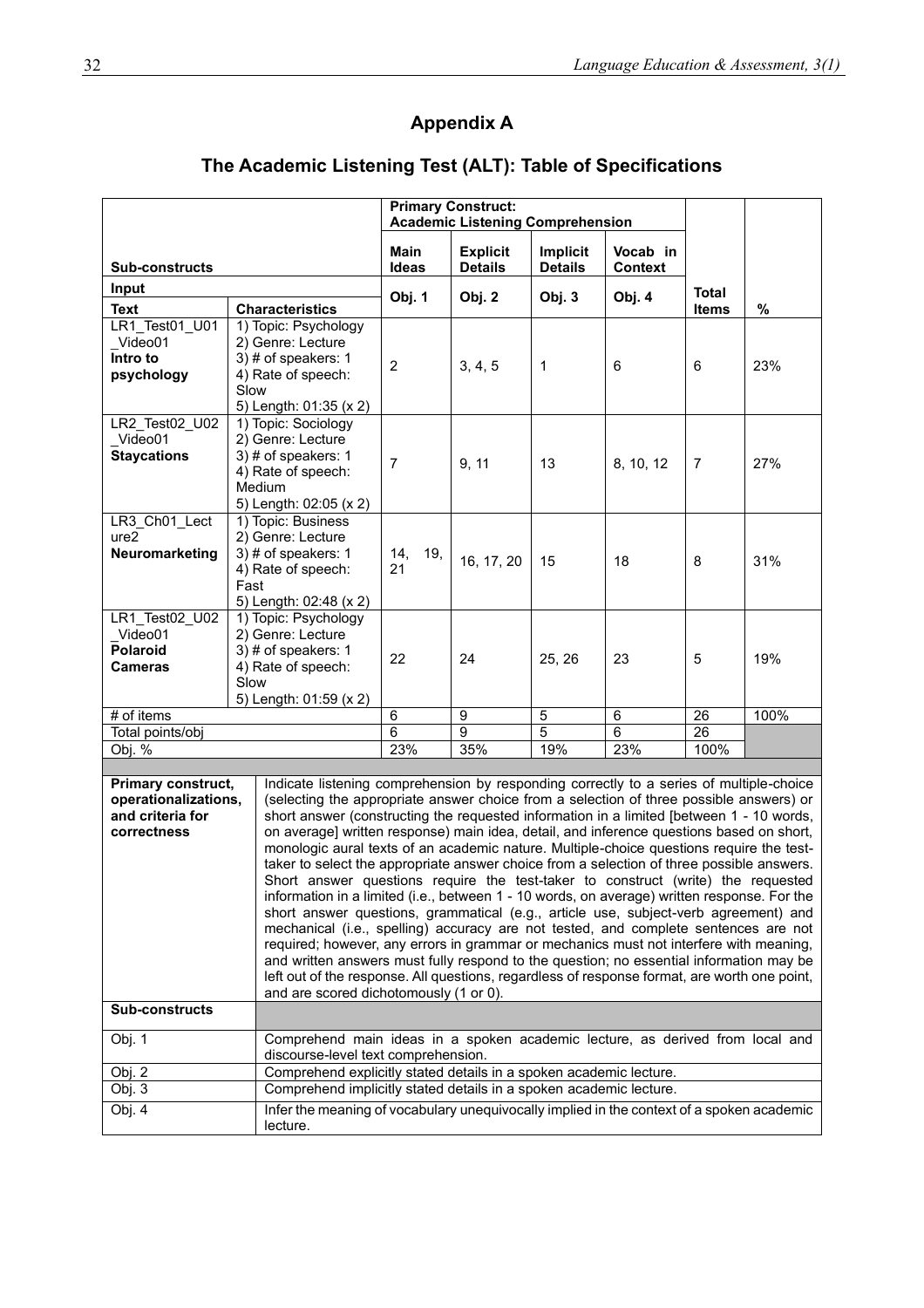#### **Appendix B**

#### **Examples of Test Task Directions and Stem-Equivalent Items**

Directions: Listen to a lecture from a sociology class and circle the best answer for each question below. You may take notes while you listen. You will hear the lecture twice.

7. What is the main topic of the lecture?

- A. The costs of vacations.
- B. A growing leisure trend.
- C. The benefits of travel.

8. According to the lecture, **"staycation"** means \_\_\_\_\_\_.

- A. staying in someone else's home
- B. vacationing in your local community
- C. remaining at home for vacation

9. When did staycations become popular?

- A. 2006 2007
- B. 2007 2008
- C. 2008 2009

#### **1.2 Video Lecture**

Directions: Listen to a lecture from a sociology class write a short answer response to the questions below. You *do not* need to write complete sentences, but you must directly answer the question. You will hear the lecture twice.

\_\_\_\_\_\_\_\_\_\_\_\_\_\_\_\_\_\_\_\_\_\_\_\_\_\_\_\_\_\_\_\_\_\_\_\_\_\_\_\_\_\_\_\_\_\_\_\_\_\_\_\_\_\_\_\_\_\_\_\_\_\_\_\_\_\_\_\_\_\_\_

\_\_\_\_\_\_\_\_\_\_\_\_\_\_\_\_\_\_\_\_\_\_\_\_\_\_\_\_\_\_\_\_\_\_\_\_\_\_\_\_\_\_\_\_\_\_\_\_\_\_\_\_\_\_\_\_\_\_\_\_\_\_\_\_\_\_\_\_\_\_\_

\_\_\_\_\_\_\_\_\_\_\_\_\_\_\_\_\_\_\_\_\_\_\_\_\_\_\_\_\_\_\_\_\_\_\_\_\_\_\_\_\_\_\_\_\_\_\_\_\_\_\_\_\_\_\_\_\_\_\_\_\_\_\_\_\_\_\_\_\_\_\_

7. What is the main topic of the lecture?

8. According to the lecture, **"staycation"** means…

9. When did staycations become popular?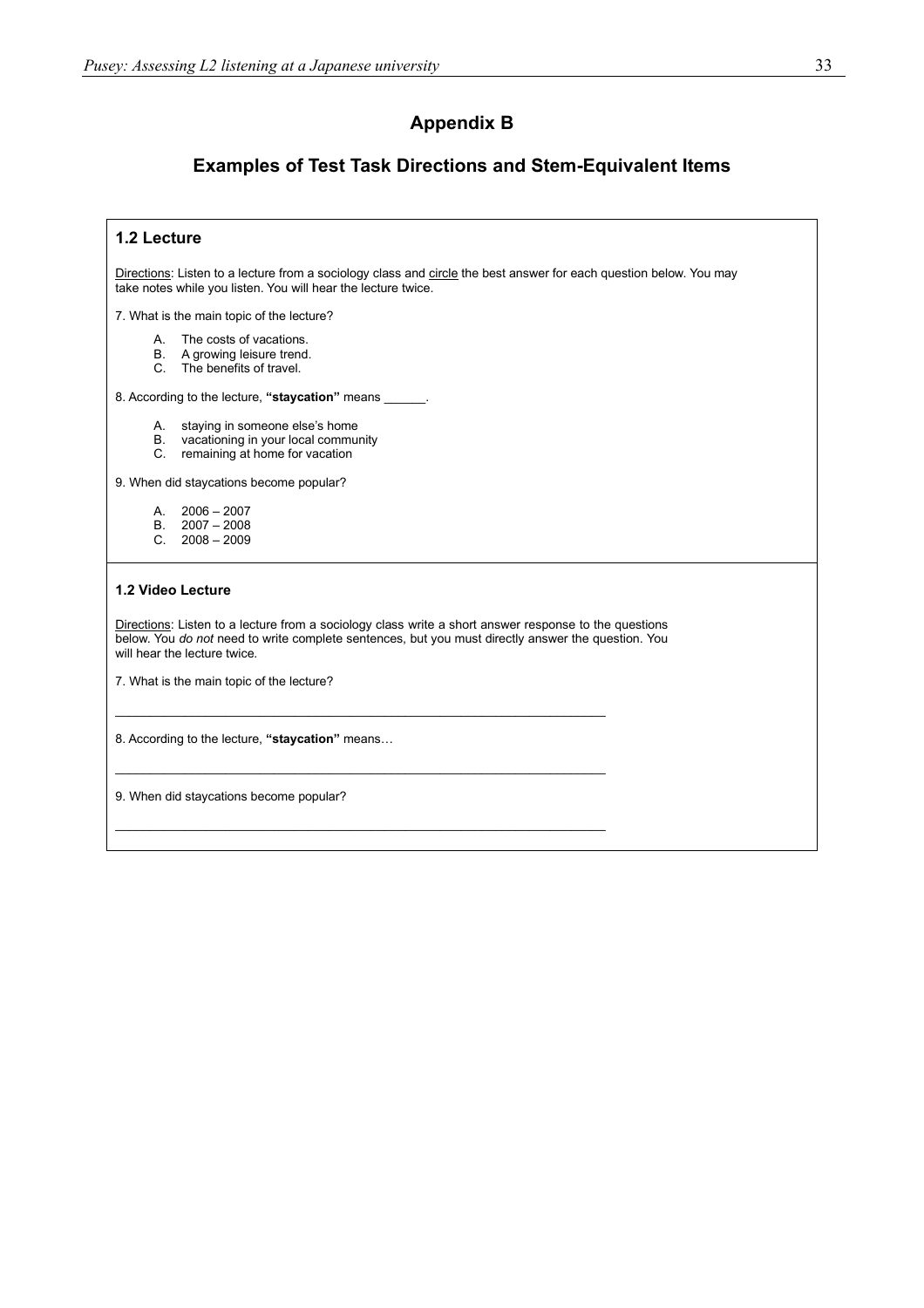## **Appendix C**

## **Examples of Visual Input**